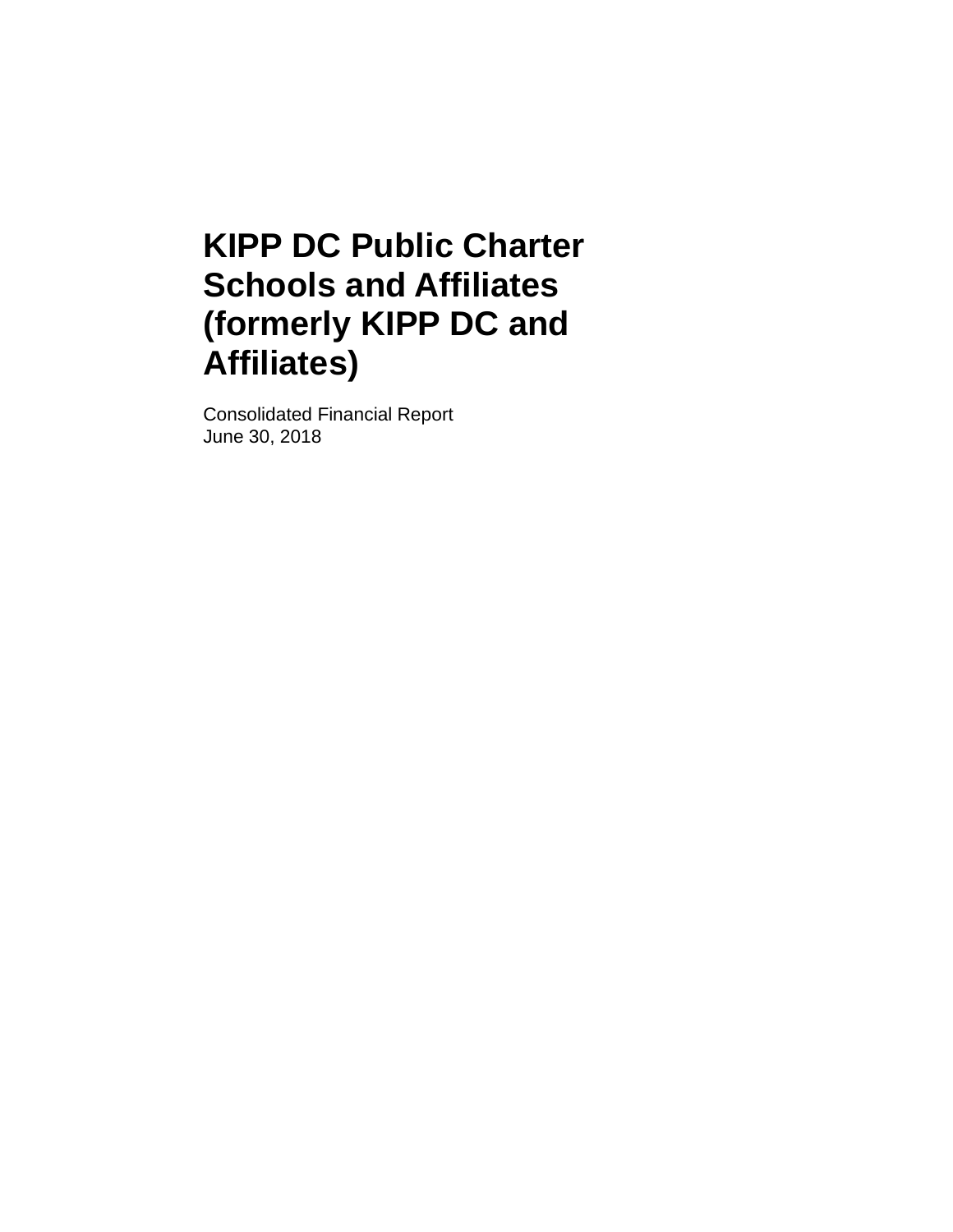# **Contents**

| Independent auditor's report                                  | $1 - 2$ |
|---------------------------------------------------------------|---------|
| <b>Financial statements</b>                                   |         |
| Consolidated balance sheets                                   | 3       |
| Consolidated statements of activities                         | 4       |
| Consolidated statements of cash flows                         | $5-6$   |
| Notes to consolidated financial statements                    | $7-23$  |
| Independent auditor's report on the supplementary information | 24      |
| Supplementary information                                     |         |
| Consolidating balance sheet                                   | 25      |
| Consolidating statement of activities                         | 26      |
| Consolidated statement of functional expenses                 | 27      |
|                                                               |         |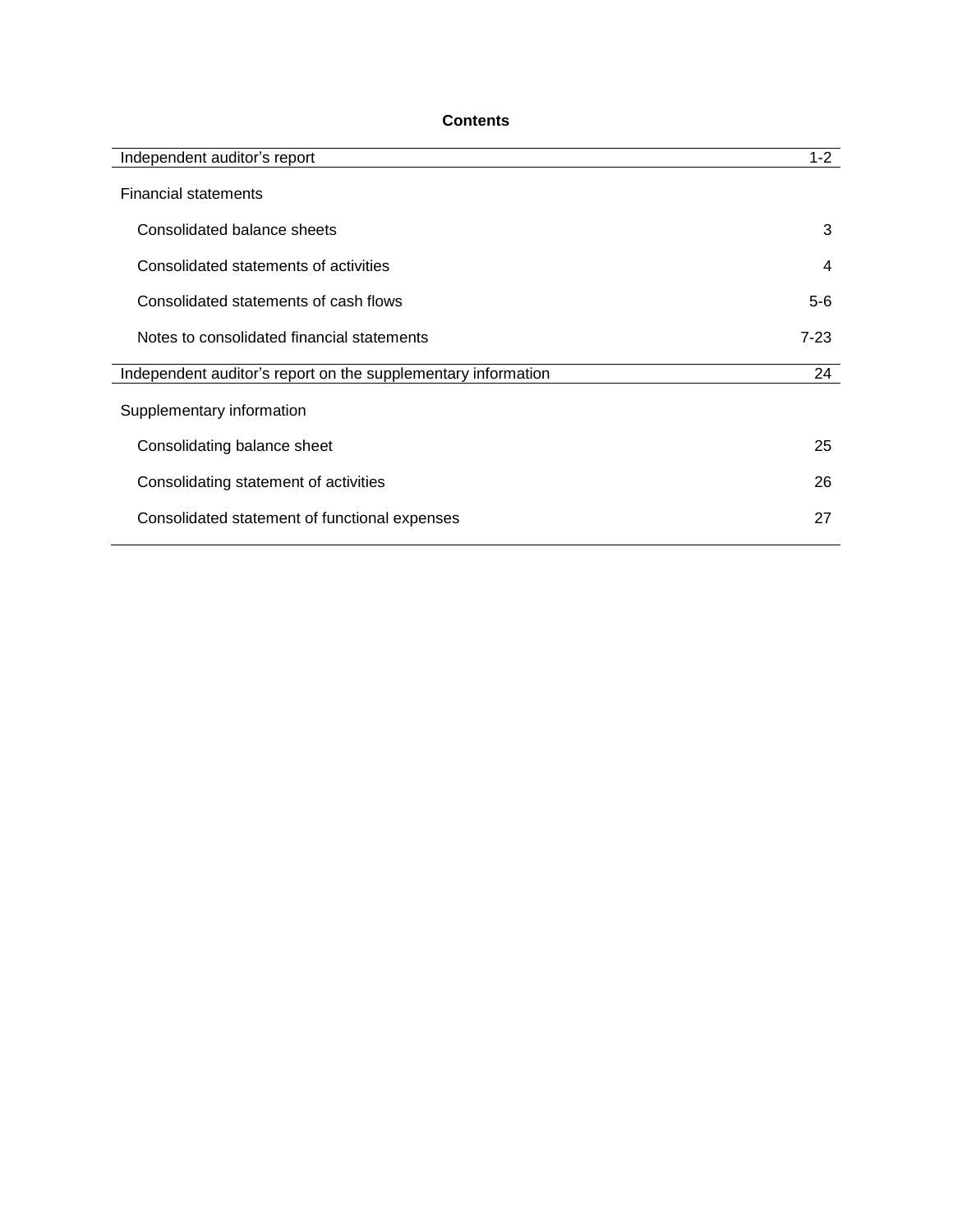

**RSM US LLP** 

#### **Independent Auditor's Report**

To the Board of Directors KIPP DC Public Charter Schools

#### **Report on the Financial Statements**

We have audited the accompanying consolidated financial statements of KIPP DC Public Charter Schools and Affiliates (formerly KIPP DC and Affiliates) (KIPP DC), which comprise the consolidated balance sheets as of June 30, 2018 and 2017; the related consolidated statements of activities and cash flows for the years then ended; and the related notes to the consolidated financial statements (collectively, the financial statements).

#### **Management's Responsibility for the Financial Statements**

Management is responsible for the preparation and fair presentation of these financial statements in accordance with accounting principles generally accepted in the United States of America; this includes the design, implementation and maintenance of internal control relevant to the preparation and fair presentation of financial statements that are free from material misstatement, whether due to fraud or error.

#### **Auditor's Responsibility**

Our responsibility is to express an opinion on these financial statements based on our audits. We conducted our audits in accordance with auditing standards generally accepted in the United States of America and the standards applicable to financial audits contained in *Government Auditing Standards,* issued by the Comptroller General of the United States. Those standards require that we plan and perform the audit to obtain reasonable assurance about whether the financial statements are free from material misstatement.

An audit involves performing procedures to obtain audit evidence about the amounts and disclosures in the financial statements. The procedures selected depend on the auditor's judgment, including the assessment of the risks of material misstatement of the financial statements, whether due to fraud or error. In making those risk assessments, the auditor considers internal control relevant to the entity's preparation and fair presentation of the financial statements in order to design audit procedures that are appropriate in the circumstances, but not for the purpose of expressing an opinion on the effectiveness of the entity's internal control. Accordingly, we express no such opinion. An audit also includes evaluating the appropriateness of accounting policies used and the reasonableness of significant accounting estimates made by management, as well as evaluating the overall presentation of the financial statements.

We believe that the audit evidence we have obtained is sufficient and appropriate to provide a basis for our audit opinion.

#### **Opinion**

In our opinion, the financial statements referred to above present fairly, in all material respects, the financial position of KIPP DC as of June 30, 2018 and 2017, and the changes in their net assets and their cash flows for the years then ended in accordance with accounting principles generally accepted in the United States of America.

THE POWER OF BEING UNDERSTOOD AUDIT | TAX | CONSULTING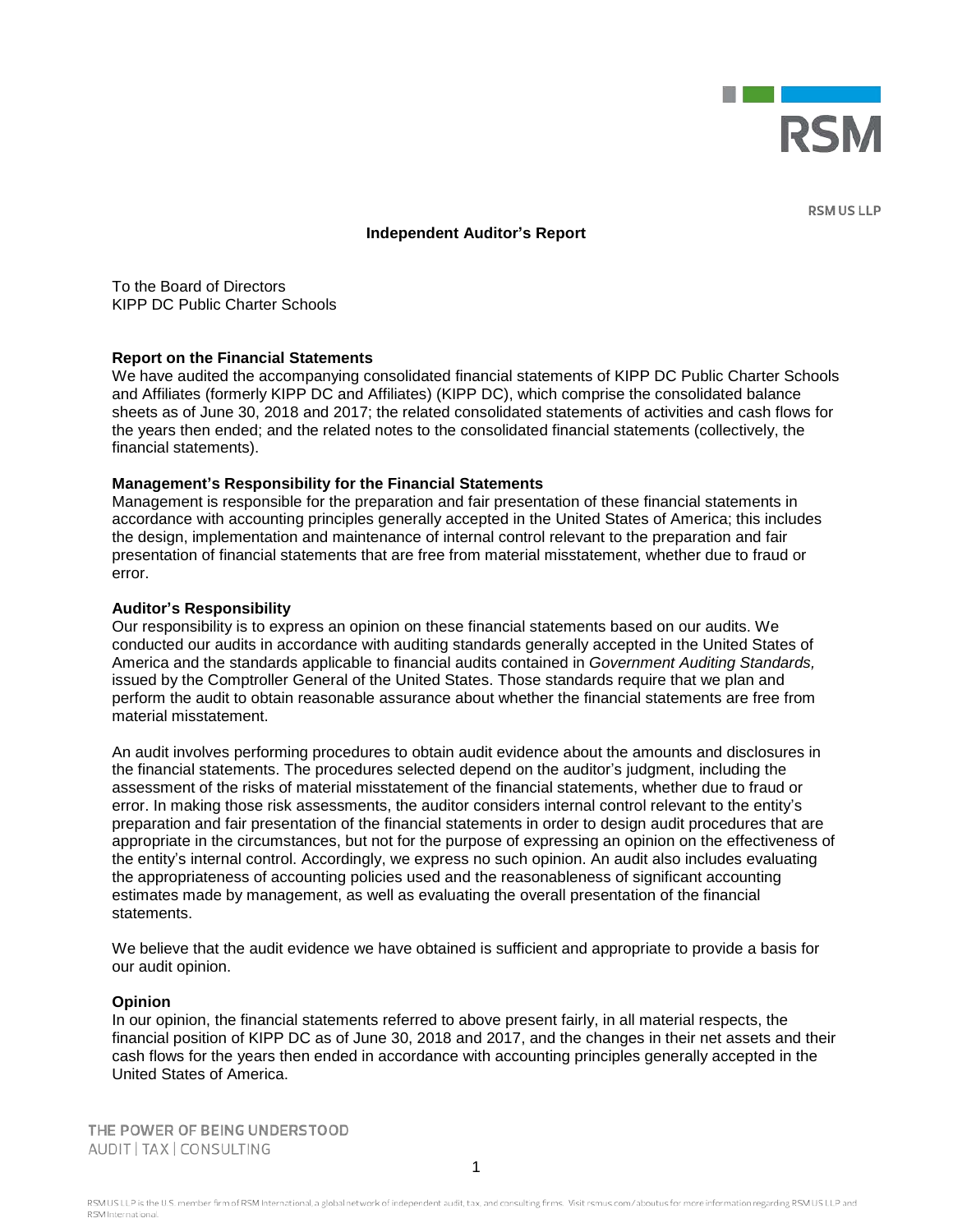#### **Other Reporting Required by** *Government Auditing Standards*

In accordance with *Government Auditing Standards*, we have also issued our reports dated October 25, 2018 and October 31, 2017, on our consideration of KIPP DC's internal control over financial reporting and on our tests of its compliance with certain provisions of laws, regulations, contracts and grant agreements and other matters. The purpose of those reports is solely to describe the scope of our testing of internal control over financial reporting and compliance and the results of that testing, and not to provide an opinion on the effectiveness of KIPP DC's internal control over financial reporting or on compliance. Those reports are an integral part of an audit performed in accordance with *Government Auditing Standards* in considering KIPP DC's internal control over financial reporting and compliance.

RSM US LLP

Washington, D.C. October 25, 2018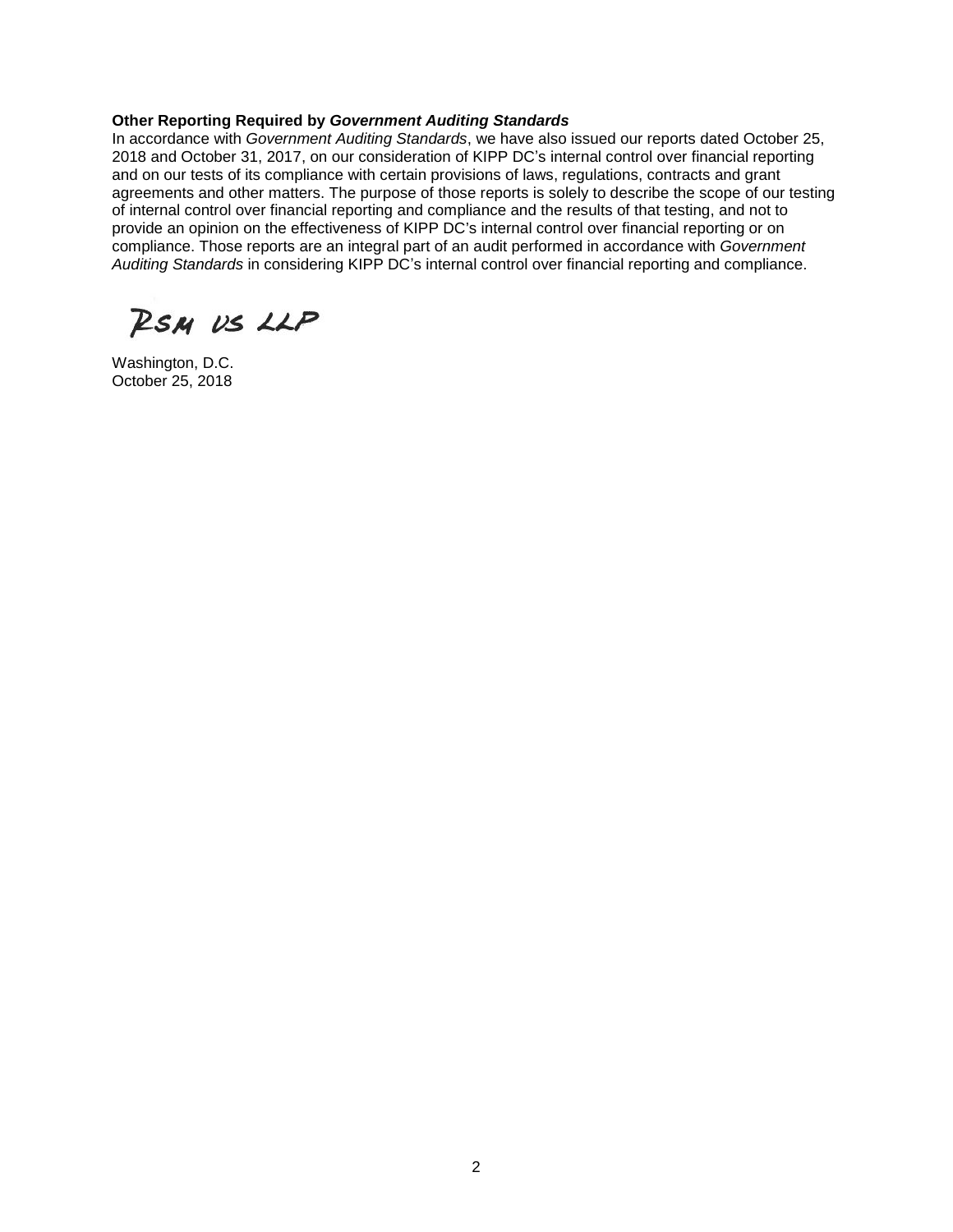## **Consolidated Balance Sheets June 30, 2018 and 2017**

|                                                                    | 2018              | 2017              |
|--------------------------------------------------------------------|-------------------|-------------------|
| <b>Assets</b>                                                      |                   |                   |
| Current assets:                                                    |                   |                   |
| Cash and cash equivalents                                          | \$<br>63,160,911  | \$<br>58,727,038  |
| Investments                                                        | 47,057,614        | 42,866,618        |
| Receivables, net                                                   | 2,971,383         | 3,424,009         |
| Prepaid expenses                                                   | 1,789,604         | 1,863,826         |
| Promises to give, net                                              | 200,711           | 430,711           |
| <b>Total current assets</b>                                        | 115,180,223       | 107,312,202       |
| Promises to give, net of discount and current portion              | 759,156           | 997,174           |
| Restricted cash                                                    | 390,701           | 550,578           |
| <b>Restricted investments</b>                                      | 16,574,866        | 15,971,485        |
| Deferred rental income                                             | 7,494             | 56,342            |
| Note receivable, net                                               | 17,705,702        | 17,705,702        |
| Property and equipment, net                                        | 177,956,500       | 179,691,476       |
| Deposits                                                           | 225,925           | 241,113           |
|                                                                    | 328,800,567       | \$<br>322,526,072 |
| <b>Liabilities and Net Assets</b>                                  |                   |                   |
| <b>Current liabilities:</b>                                        |                   |                   |
| Accounts payable and accrued expenses                              | \$<br>7,307,445   | \$<br>4,898,234   |
| Current portion of capital lease obligations                       | 96,000            | 96,000            |
| Current portion of notes payable                                   | 1,563,901         | 20,034,000        |
| <b>Total current liabilities</b>                                   | 8,967,346         | 25,028,234        |
| Deferred rent                                                      | 4,377,871         | 3,654,877         |
| Capital lease obligations, net of current portion                  | 1,340,271         | 1,321,290         |
| Interest rate swap obligations                                     |                   | 2,071,235         |
| Notes payable, net of discount, current portion and issuance costs | 180,736,765       | 152,109,357       |
|                                                                    | 195,422,253       | 184, 184, 993     |
| Commitments and contingencies (Note 12)                            |                   |                   |
| Net assets:                                                        |                   |                   |
| Unrestricted                                                       | 124,000,360       | 128,064,715       |
| Temporarily restricted                                             | 9,377,954         | 10,276,364        |
|                                                                    | 133,378,314       | 138,341,079       |
|                                                                    | \$<br>328,800,567 | \$<br>322,526,072 |

See notes to consolidated financial statements.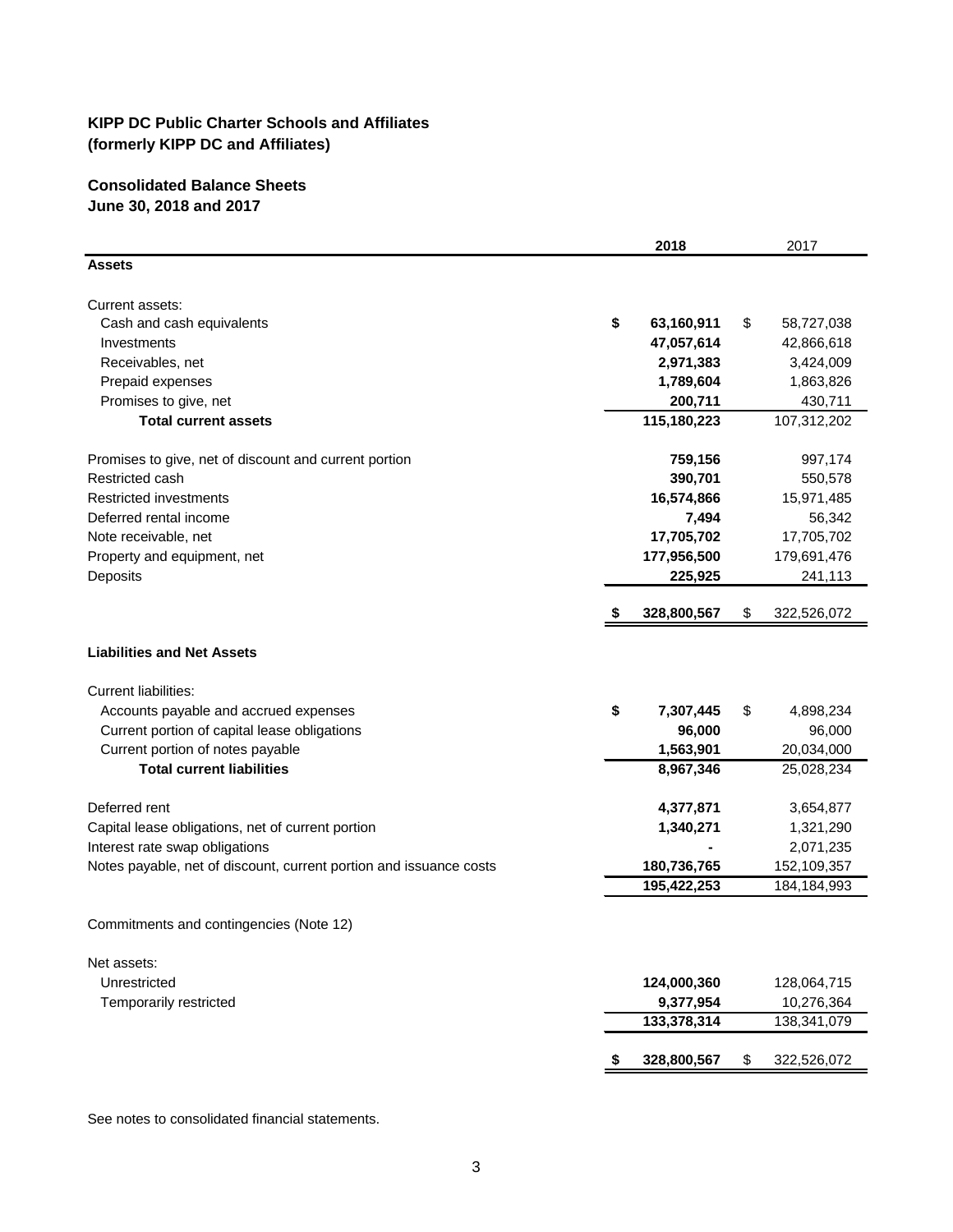# **Consolidated Statements of Activities Years Ended June 30, 2018 and 2017**

|                                          |    | 2018<br>Temporarily |        |                   |  |                |      | 2017         |      |                          |             |  |  |
|------------------------------------------|----|---------------------|--------|-------------------|--|----------------|------|--------------|------|--------------------------|-------------|--|--|
|                                          |    |                     |        |                   |  |                |      | Temporarily  |      |                          |             |  |  |
|                                          |    | <b>Unrestricted</b> |        | <b>Restricted</b> |  | <b>Total</b>   |      | Unrestricted |      | Restricted               | Total       |  |  |
| Support and revenue:                     |    |                     |        |                   |  |                |      |              |      |                          |             |  |  |
| Pupil allocation                         | \$ | 117,830,732         | $\sim$ | \$                |  | 117,830,732    | - \$ | 104,651,639  | \$   | S.                       | 104,651,639 |  |  |
| Contributions, grants and events         |    | 4,034,735           |        | 739,132           |  | 4,773,867      |      | 3,162,209    |      | 1,271,471                | 4,433,680   |  |  |
| Federal awards                           |    | 11,239,849          |        |                   |  | 11,239,849     |      | 13,008,597   |      |                          | 13,008,597  |  |  |
| Investment income                        |    | 1,327,758           |        |                   |  | 1,327,758      |      | 380,286      |      |                          | 380,286     |  |  |
| Interest income                          |    | 214,431             |        |                   |  | 214,431        |      | 233,985      |      |                          | 233,985     |  |  |
| Sublease rental income                   |    | 504,855             |        |                   |  | 504,855        |      | 693,527      |      |                          | 693,527     |  |  |
| Unrealized gain on interest rate swaps   |    | 553,731             |        |                   |  | 553,731        |      | 2,822,497    |      |                          | 2,822,497   |  |  |
| Other                                    |    | 690,864             |        |                   |  | 690,864        |      | 563,683      |      |                          | 563,683     |  |  |
| Net assets released from restrictions    |    | 1,637,542           |        | (1,637,542)       |  |                |      | 5,800,193    |      | (5,800,193)              |             |  |  |
| Total support and revenue                |    |                     |        |                   |  |                |      |              |      |                          |             |  |  |
|                                          |    | 138,034,497         |        | (898, 410)        |  | 137,136,087    |      | 131,316,616  |      | (4,528,722)              | 126,787,894 |  |  |
| Expenses:                                |    |                     |        |                   |  |                |      |              |      |                          |             |  |  |
| Program                                  |    | 113,788,831         |        |                   |  | 113,788,831    |      | 100,978,528  |      | $\blacksquare$           | 100,978,528 |  |  |
| General and administrative               |    | 14,000,988          |        |                   |  | 14,000,988     |      | 13,065,071   |      | $\blacksquare$           | 13,065,071  |  |  |
| Fundraising                              |    | 972,644             |        |                   |  | 972,644        |      | 934,751      |      |                          | 934,751     |  |  |
| <b>Total expenses</b>                    |    | 128,762,463         |        |                   |  | 128,762,463    |      | 114,978,350  |      | ÷.                       | 114,978,350 |  |  |
| Change in net assets before other losses |    | 9,272,034           |        | (898, 410)        |  | 8,373,624      |      | 16,338,266   |      | (4,528,722)              | 11,809,544  |  |  |
| Other losses:                            |    |                     |        |                   |  |                |      |              |      |                          |             |  |  |
| Loss on debt extinguishment              |    | (13, 336, 389)      |        |                   |  | (13, 336, 389) |      |              |      |                          |             |  |  |
|                                          |    | (13, 336, 389)      |        |                   |  | (13, 336, 389) |      |              |      | $\overline{\phantom{a}}$ |             |  |  |
| Change in net assets                     |    | (4,064,355)         |        | (898, 410)        |  | (4,962,765)    |      | 16,338,266   |      | (4,528,722)              | 11,809,544  |  |  |
| Net assets:                              |    |                     |        |                   |  |                |      |              |      |                          |             |  |  |
| Beginning                                |    | 128,064,715         |        | 10,276,364        |  | 138,341,079    |      | 111,726,449  |      | 14,805,086               | 126,531,535 |  |  |
| Ending                                   | \$ | 124,000,360         | - 56   | 9,377,954         |  | 133,378,314    | -S   | 128,064,715  | - \$ | 10,276,364<br>\$         | 138,341,079 |  |  |

See notes to consolidated financial statements.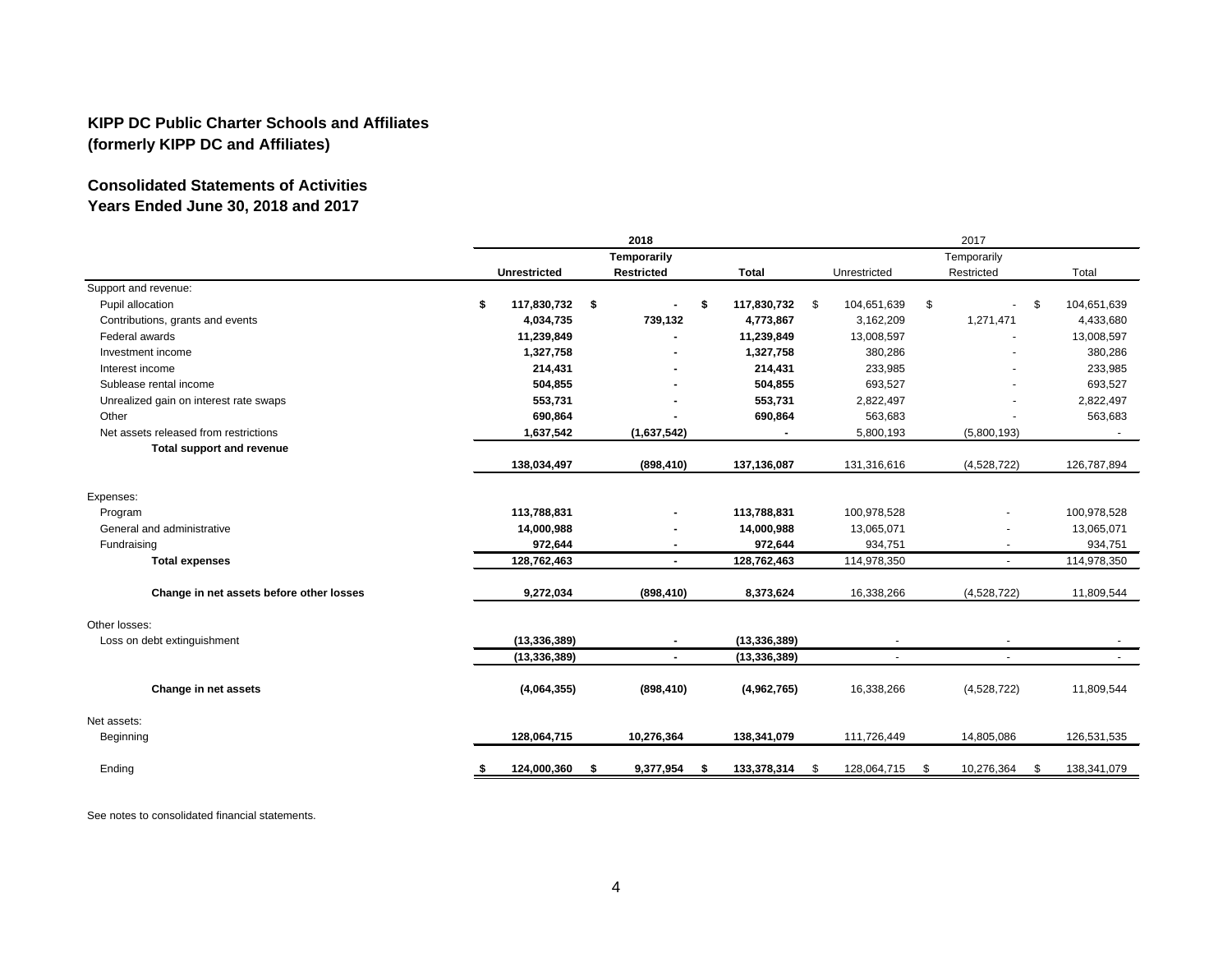#### **Consolidated Statements of Cash Flows Years Ended June 30, 2018 and 2017**

|                                                           | 2018              | 2017             |
|-----------------------------------------------------------|-------------------|------------------|
| Cash flows from operating activities:                     |                   |                  |
| Change in net assets                                      | \$<br>(4,962,765) | \$<br>11,809,544 |
| Adjustments to reconcile change in net assets to net cash |                   |                  |
| provided by operating activities:                         |                   |                  |
| Depreciation                                              | 6,669,722         | 6,320,041        |
| Amortization of debt issuance costs                       | 182,269           | 308,687          |
| Write-off of debt issuance costs                          | 2,564,305         |                  |
| Unrealized gain on interest rate swap                     | (553, 731)        | (2,822,497)      |
| Cash paid to settle swap transactions                     | (1, 517, 504)     |                  |
| Realized and unrealized loss (gain) on investments        | 108,003           | (3,821)          |
| Interest expense in excess of capital lease payments      | 18,981            | 17,557           |
| Provision for allowance on doubtful accounts              | 127,693           | 109,400          |
| Discount on promises to give                              | (16, 982)         | 5,417            |
| Amortization and write-off of debt premium                | (906, 097)        | (30, 872)        |
| Changes in assets and liabilities:                        |                   |                  |
| Decrease (increase) in:                                   |                   |                  |
| <b>Receivables</b>                                        | 324,933           | 1,611,465        |
| Prepaid expenses                                          | 74,222            | (1,309,926)      |
| Promises to give                                          | 485,000           | 3,092,402        |
| Deferred rental income                                    | 48,848            | 20,189           |
| Deposits                                                  | 15,188            | 21,886           |
| Increase (decrease) in:                                   |                   |                  |
| Accounts payable and accrued expenses                     | 1,254,109         | (315, 275)       |
| Deferred rent                                             | 722,994           | 420,323          |
| Net cash provided by operating activities                 | 4,639,188         | 19,254,520       |
| Cash flows from investing activities:                     |                   |                  |
| Purchases of property and equipment                       | (3,779,644)       | (15,516,278)     |
| Purchase of investments                                   | 33,770,149        | (101, 242, 928)  |
| Sales of investments                                      | (38,069,148)      | 109,946,473      |
| (Increase) decrease in restricted investments             | (603, 381)        | 4,253,571        |
| Decrease in restricted cash                               | 159,877           | 1,364,437        |
| Net cash used in investing activities                     | (8,522,147)       | (1, 194, 725)    |
|                                                           |                   |                  |
| Cash flows from financing activities:                     |                   |                  |
| Principal payments on long-term debt                      | (134, 338, 000)   | (732,000)        |
| Proceeds from long-term debt                              | 144,670,244       | 12,419,349       |
| Debt issuance costs                                       | (2,015,412)       |                  |
| Net cash provided by financing activities                 | 8,316,832         | 11,687,349       |
|                                                           |                   |                  |
| Net increase in cash and cash equivalents                 | 4,433,873         | 29,747,144       |

(Continued)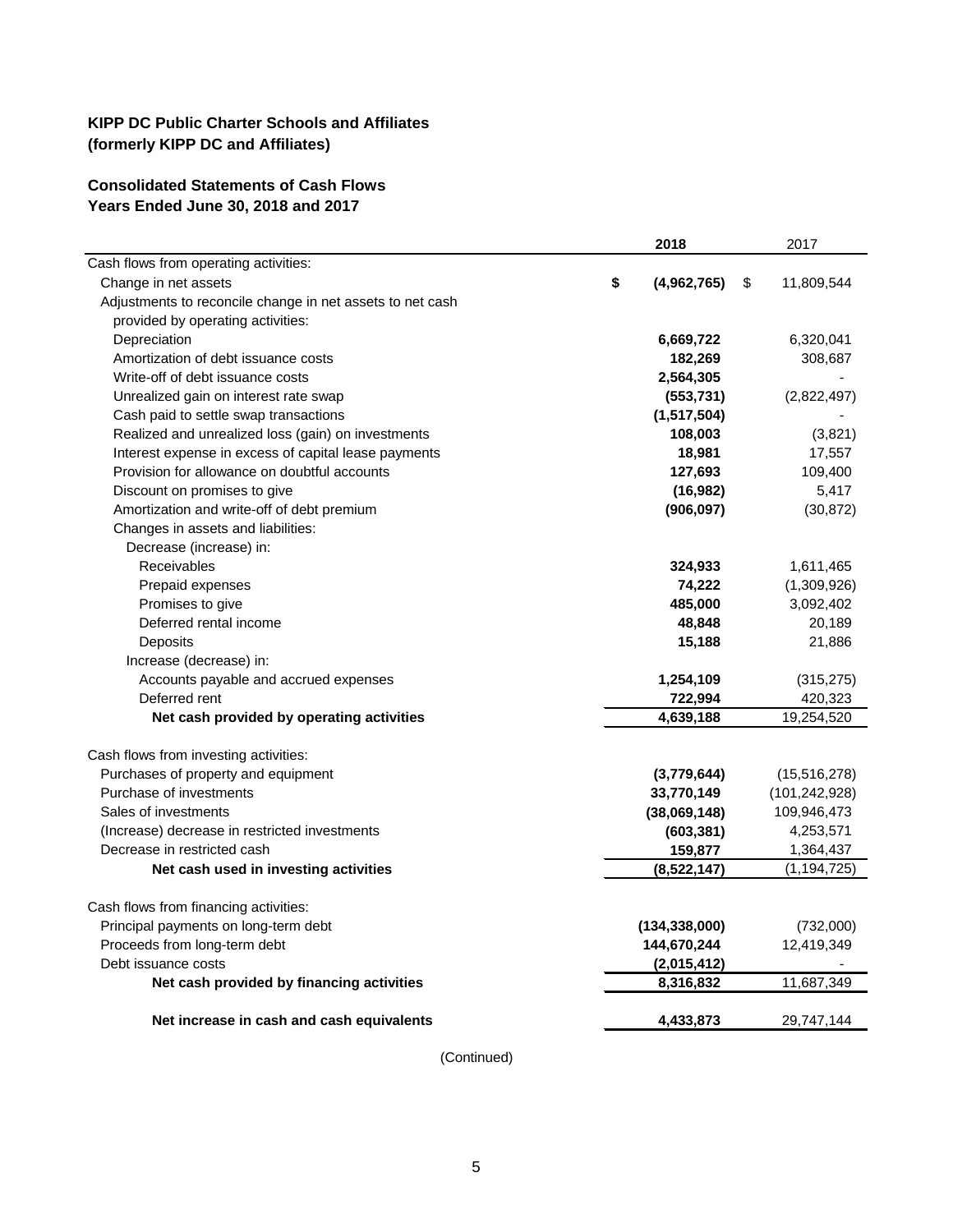# **Consolidated Statements of Cash Flows (Continued) Years Ended June 30, 2018 and 2017**

|                                                                                                                                                     |    | 2018       | 2017       |
|-----------------------------------------------------------------------------------------------------------------------------------------------------|----|------------|------------|
| Cash and cash equivalents:                                                                                                                          |    |            |            |
| Beginning                                                                                                                                           | -5 | 58,727,038 | 28,979,894 |
| Ending                                                                                                                                              |    | 63,160,911 | 58,727,038 |
| Supplemental disclosure of cash flow information:<br>Cash payments for interest, net of interest capitalized<br>$(2018 - $0; 2017 - $13,737)$       |    | 4,852,686  | 6,062,738  |
| Supplemental schedule of noncash investing and financing activities:<br>Property and equipment included in accounts payable and<br>accrued expenses |    | 1,480,659  | 325.557    |
|                                                                                                                                                     |    |            |            |

See notes to consolidated financial statements.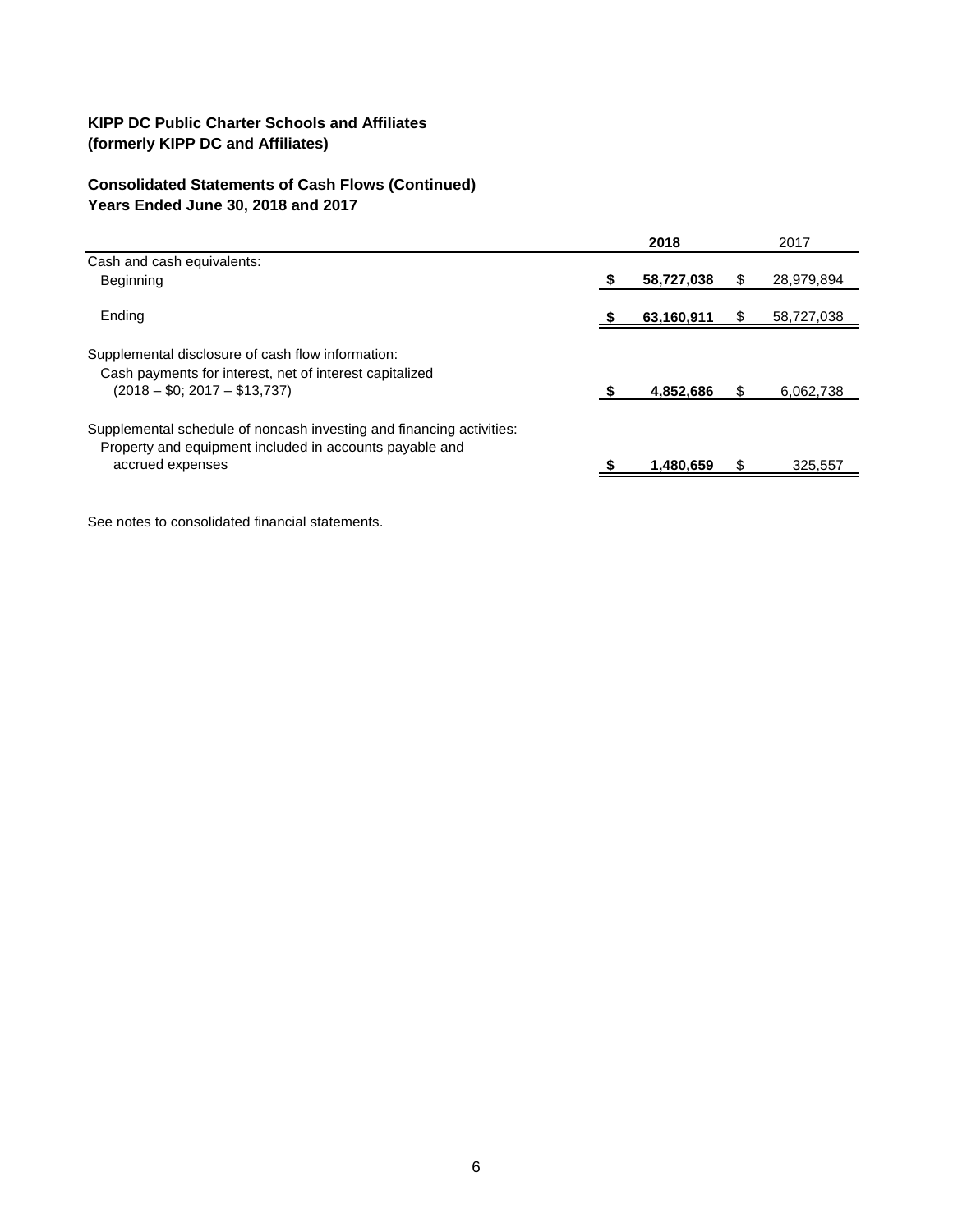#### **Notes to Consolidated Financial Statements**

#### **Note 1. Nature of Activities and Significant Accounting Policies**

**Nature of activities:** KIPP DC Public Charter School and Affiliates is comprised of three entities: KIPP DC Public Charter School (KIPP DC), Woodrock LLC and KIPP DC – Shaw QALICB, Inc. (Shaw QALICB). KIPP DC was organized for the purpose of operating a public charter school that raised expectations of public education in underserved communities in Washington, D.C. KIPP DC's mission is to support students in developing the knowledge, skills and character needed to succeed in top-quality high schools, colleges and the competitive world beyond. KIPP DC operates independently and has its own Board of Directors responsible for its operation but elects to have membership in the KIPP Network of Schools.

Effective September 14, 2017, KIPP DC legally changed its name from KIPP DC to KIPP DC Public Charter Schools.

KIPP DC operates 16 schools: five early childhood schools (LEAP Academy, Discover Academy, Grow Academy, Connect Academy and Arts & Technology Academy); five elementary schools (Promise Academy, Heights Academy, Lead Academy, Spring Academy and Quest Academy); five middle schools (KEY Academy, AIM Academy, WILL Academy, Northeast Academy and Valor Academy); and one high school (KIPP DC College Preparatory).

On September 6, 2006, KIPP DC purchased 100% of the interest in Woodrock LLC (Woodrock). Woodrock holds the lease for the property and improvements at 421 Alabama Avenue, SE in Washington, D.C.; this lease is Woodrock's only activity. KIPP DC is the sole member of Woodrock and Woodrock is a disregarded entity for tax purposes.

On October 4, 2011, KIPP DC entered into a credit agreement in the principal amount of \$23,520,000 as part of the transaction structured to qualify for the New Markets Tax Credits (NMTC), as outlined in Internal Revenue Code (IRC) Section 45D. As part of the transaction, KIPP DC formed Shaw QALICB to meet the necessary structuring requirements to qualify for the NMTC. Shaw QALICB is a nonprofit corporation formed under the laws of the District of Columbia. The agreement was established to fund renovations at the Shaw Campus for use as an educational facility that houses an early childhood school, an elementary school and a middle school. KIPP DC is the leasehold owner of the property pursuant to a Ground Lease Agreement dated August 11, 2011, between the District of Columbia, a municipal corporation by and through its Chief Property Management Officer on behalf of the Department of Public Schools, as lessor, and KIPP DC, as lessee. KIPP DC assigned the lease to Shaw QALICB and Shaw QALICB, in turn, subleased the property back to KIPP DC. Subsequent to year-end, the parties agreed to unwind the existing financing transactions arrangements related to the development of its Shaw campus (see Note 16).

KIPP DC Supporting Corp. (KIPP DC SC) was formed in September 2014 for charitable, educational and literary purposes within the meaning of Section 501(c)(3) of the IRC, specifically for providing funds for the benefit of and to support all aspects of the mission of KIPP DC by acquiring, holding and managing assets for use by KIPP DC where doing so may result in lower costs or greater efficiencies for KIPP DC. KIPP DC has no majority Board representation and has an overlap of only one Board member for the year ended June 30, 2018. As such, KIPP DC and KIPP DC SC are considered related parties but are not consolidated for financial reporting purposes.

In the accompanying notes to the consolidated financial statements, KIPP DC Public Charter School and Affiliates are collectively referred to as KIPP DC.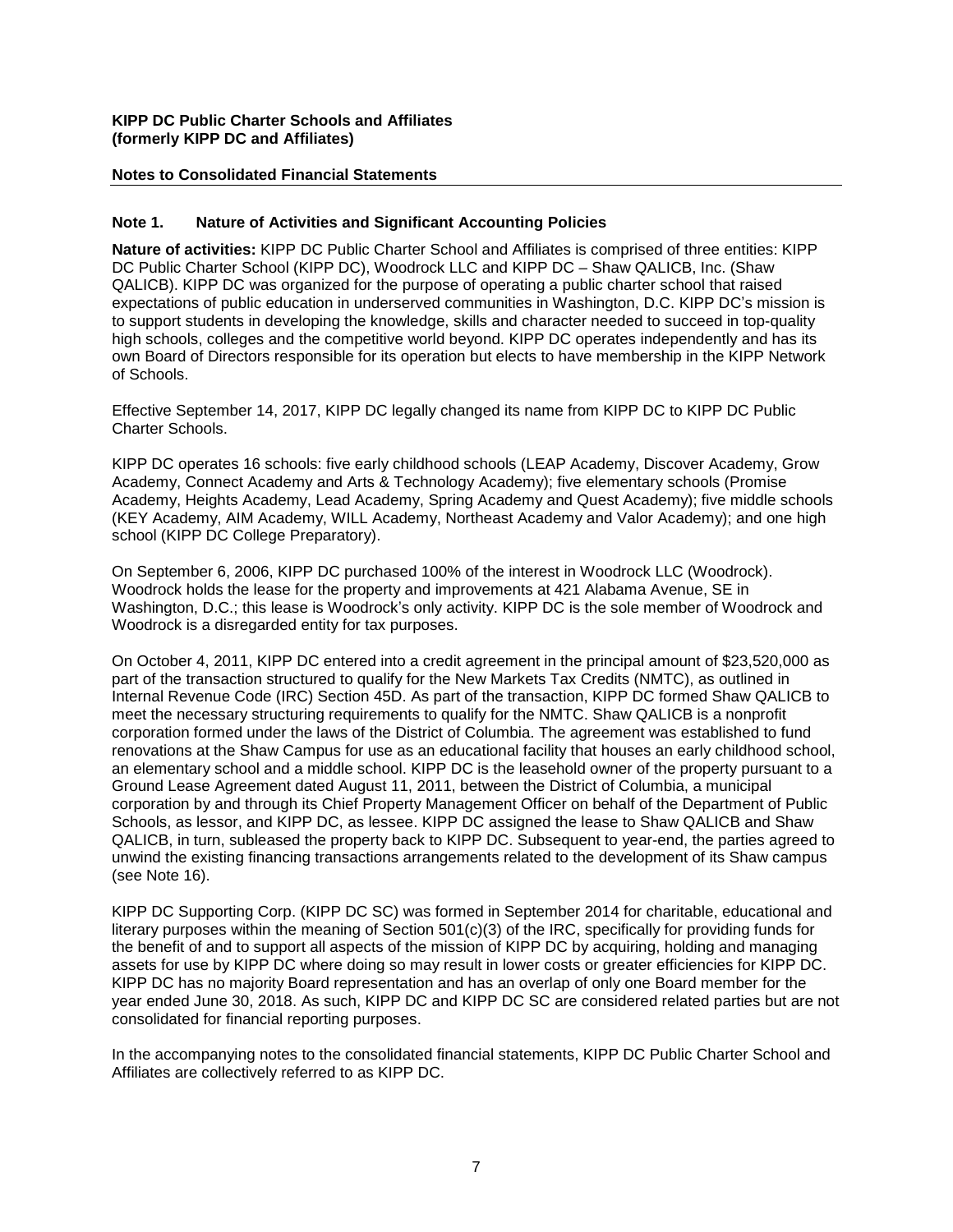#### **Notes to Consolidated Financial Statements**

#### **Note 1. Nature of Activities and Significant Accounting Policies (Continued)**

A summary of KIPP DC's significant accounting policies follows:

**Basis of accounting:** The accompanying consolidated financial statements are presented in accordance with the accrual basis of accounting, whereby unconditional support is recognized when received, revenue is recognized when earned and expenses are recognized when incurred.

**Principles of consolidation:** The accompanying consolidated financial statements include the accounts of KIPP DC, Woodrock and Shaw QALICB. All significant intercompany balances and transactions have been eliminated in the consolidation.

**Basis of presentation:** The consolidated financial statement presentation follows the recommendations of the Financial Accounting Standards Board (FASB) Accounting Standards Codification (ASC). As required by the Not-for-Profit Topic of the FASB ASC, Financial Statements of Not-for-Profit Organizations, KIPP DC is required to report information regarding its consolidated financial position and activities according to three classes of net assets: unrestricted net assets, temporarily restricted net assets and permanently restricted net assets. KIPP DC did not have any permanently restricted net assets at June 30, 2018 and 2017.

**Charter school agreement:** On June 4, 2001, KIPP DC entered into a 15-year Charter School Agreement (Charter School Agreement) with the District of Columbia Public Charter School Board (DCPCSB). Under the terms of the Charter School Agreement, KIPP DC will operate a school for students of certain ages in grades five through eight. On June 19, 2006, the Charter School Agreement was amended to include elementary school grades, as well as high school grades. On November 16, 2015, KIPP DC renewed the Charter School Agreement with the DCPCSB for an additional 15-year term, effective July 1, 2016.

**Cash and cash equivalents:** KIPP DC considers all highly liquid investments purchased with an original maturity of three months or less to be cash equivalents. Cash and cash equivalents held in the investment portfolio are excluded from cash and cash equivalents in reporting cash flows. Management maintains cash and cash equivalents as working capital to be used as needed.

**Financial risk:** KIPP DC maintains cash in bank deposit accounts which, at times, may exceed federallyinsured limits. KIPP DC has not experienced any losses in such accounts. KIPP DC believes it is not exposed to any significant financial risk on cash.

KIPP DC invests in a professionally managed portfolio that contains money market funds, certificates of deposit and fixed income securities. Such investments are exposed to various risk, such as market and credit risk. Due to the level of risk associated with such investments, and the level of uncertainty related to changes in the value of such investments, it is at least reasonably possible that changes in risks in the near-term could materially affect investment balances and the amounts reported in the consolidated financial statements.

**Investments:** Investments, including restricted investments, in debt securities are reflected at fair market value. To adjust the carrying value of these investments, the change in fair market value is recorded as a component of investment income or loss in the consolidated statements of activities.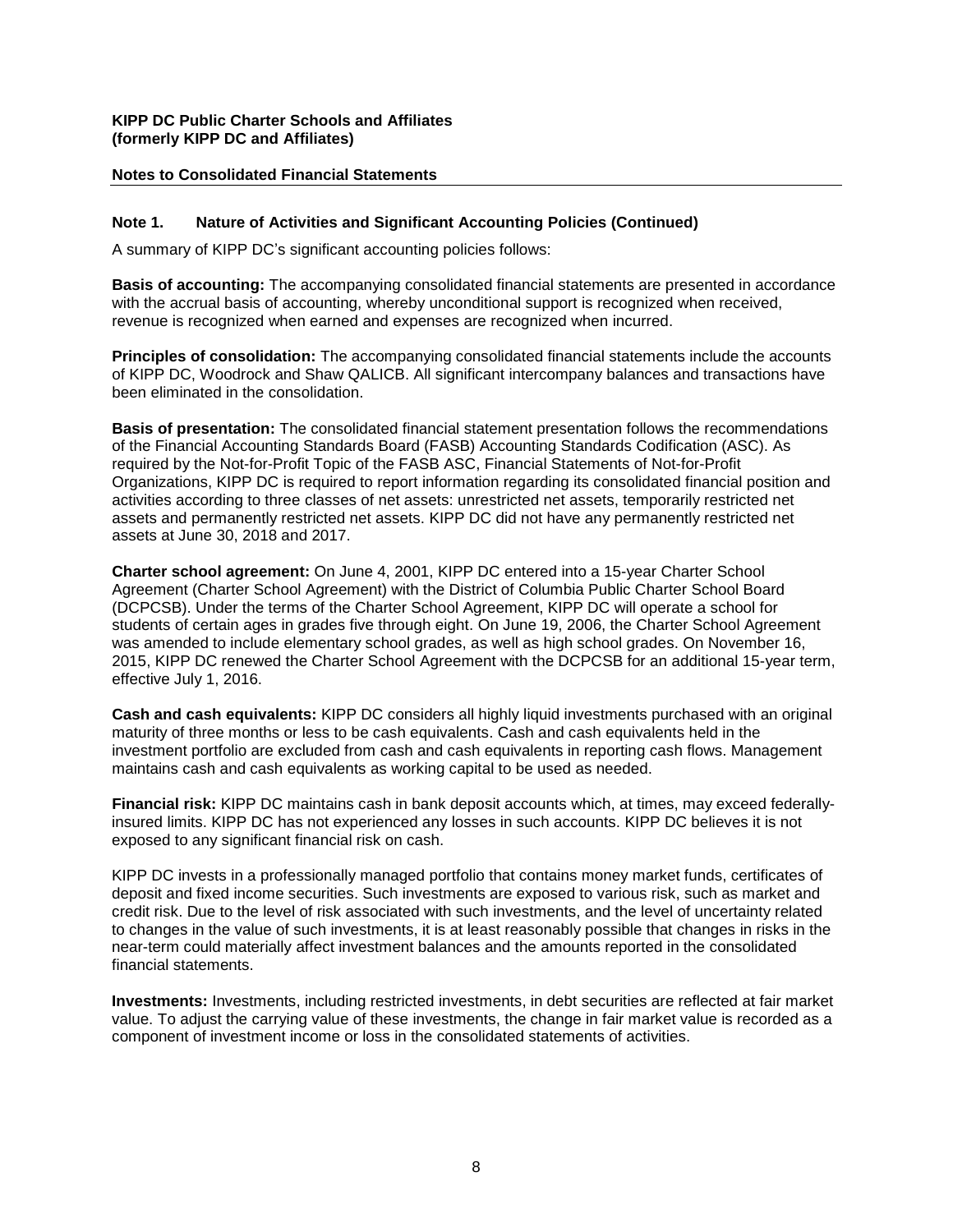#### **Notes to Consolidated Financial Statements**

#### **Note 1. Nature of Activities and Significant Accounting Policies (Continued)**

**Receivables:** Receivables are carried at original invoice or claim amounts, less an estimate made for doubtful receivables based on a review of all outstanding amounts on a monthly basis. Management determines the allowance for doubtful accounts by identifying troubled accounts and using historical experience applied to an aging of accounts. Receivables are written off when deemed uncollectible. Recoveries of receivables previously written off are recorded when received. Management recorded an allowance of \$237,093 and \$109,400 at June 30, 2018 and 2017, respectively.

**Promises to give:** Contributions are recognized when the donor makes a gift or written promise to give that is, in substance, unconditional. Contributions that are restricted by the donor are reported as increases in unrestricted net assets if the restrictions expire in the fiscal year in which the contributions are recognized. The allowance for doubtful promises to give is based on management's evaluation of the status of existing promises to give and historical results. Management has determined that contributions receivable are fully collectible and there was no allowance for doubtful receivables at June 30, 2018 and 2017.

**Property and equipment:** Property and equipment are recorded at cost, less accumulated depreciation. Depreciation is computed using the straight-line method over the estimated useful life of the related asset, ranging from 3 to 40 years. Normal repairs and maintenance are expensed as incurred. KIPP DC capitalizes all property and equipment purchased with a cost of \$5,000 or more.

**Valuation of long-lived assets:** KIPP DC accounts for the subsequent measurement of certain longlived assets in accordance with subsections of the FASB ASC Topic Property, Plant and Equipment that address Impairment or Disposal of Long-Lived Assets. The accounting standard requires that property, plant and equipment and certain identifiable intangible assets be reviewed for impairment whenever events or changes in circumstances indicate that the carrying amount of an asset may not be recoverable. Recoverability of the long-lived asset is measured by a comparison of the carrying amount of the asset to future undiscounted net cash flows expected to be generated by the asset. If such assets are considered to be impaired, the impairment to be recognized is measured by the amount by which the carrying amount of the assets exceeds the estimated fair value of the assets. Assets to be disposed of are reported at the lower of the carrying amount or fair value, less costs to sell.

**Interest rate swap agreements:** The fair value of the interest rate swap agreements is the estimated amount that the bank or financial institution would receive or pay to terminate the swap agreements at the reporting date, taking into account current interest rates and the current credit worthiness of the swap counter parties.

**Debt issuance costs:** KIPP DC paid certain customary fees, as required, to secure the notes payable used to finance the construction of its new schools. These fees have been capitalized and are being amortized over the term of the notes payable using the effective interest method. Unamortized debt issuance costs are reported with long-term debt.

**Deferred rent:** KIPP DC has various lease agreements. The leases include annual escalations that are being allocated on a straight-line basis over the term of the lease as an offset against each period's rent income or expense. The deferred rent asset and liability on the accompanying consolidated balance sheets represents the cumulative difference between the monthly rent income or expense and rent paid.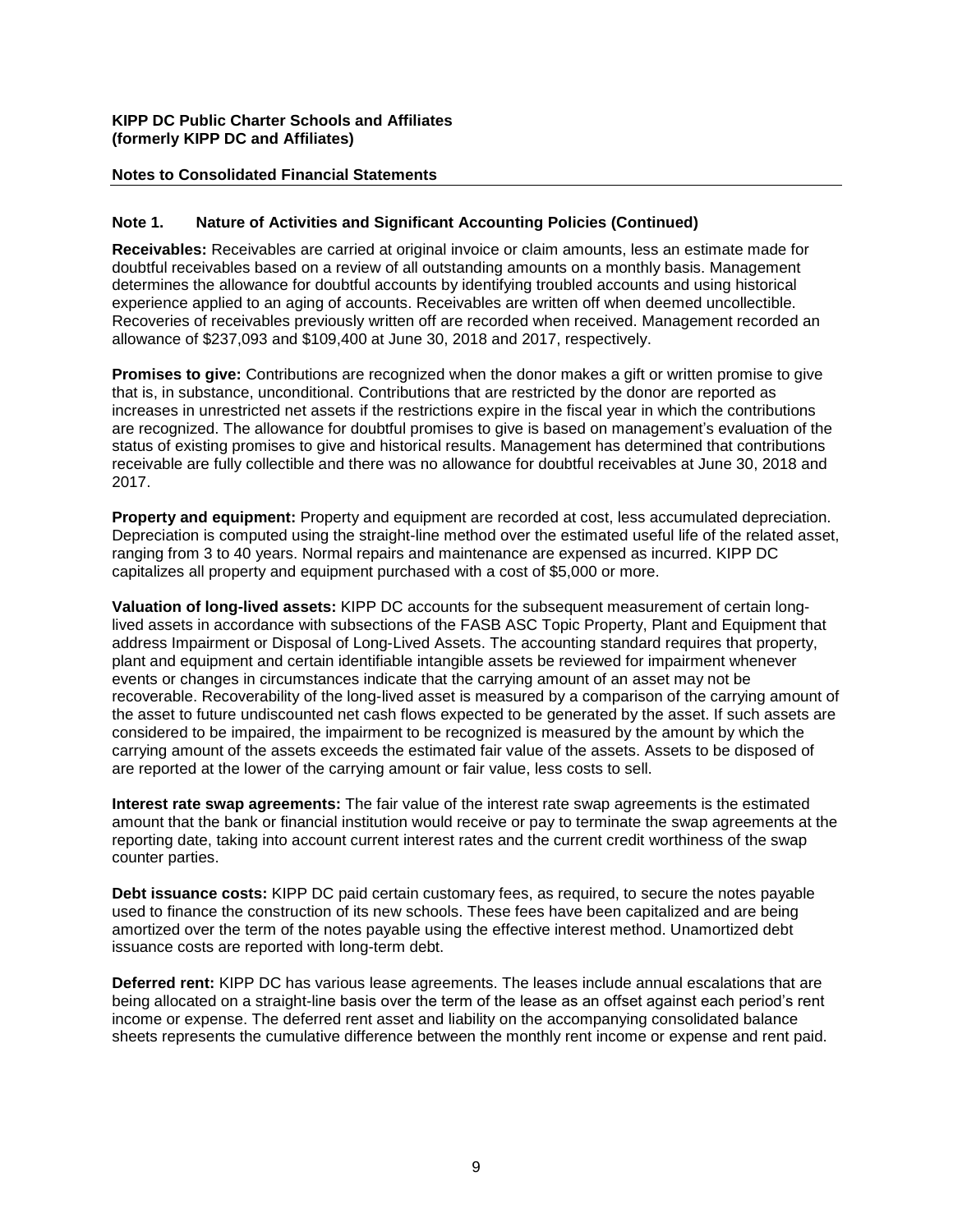#### **Notes to Consolidated Financial Statements**

#### **Note 1. Nature of Activities and Significant Accounting Policies (Continued)**

**Allocation of expenses:** Expenses are either directly charged to program services as incurred or proportionately allocated to functional categories based on various allocation methods.

**Net assets:** Unrestricted net assets are the net assets that are neither permanently restricted, nor temporarily restricted, by donor-imposed stipulations.

Temporarily restricted net assets result from contributions whose use is limited by donor-imposed stipulations that either expire by passage of time or can be fulfilled and removed by actions of KIPP DC pursuant to these stipulations. Temporarily restricted net assets are reported as unrestricted net assets if the restrictions are met in the same period received. Net assets may be temporarily restricted for various purposes, such as use in future periods or use for specified purposes. Temporarily restricted net assets were released from restrictions during the years ended June 30, 2018 and 2017, for various purposes, including elementary school development, teacher training, new school start-up, college access programs, other academic support, facilities and growth. At June 30, 2018 and 2017, temporarily restricted net assets represented amounts restricted for specific education-related expenses and future periods.

**Per pupil allocation:** KIPP DC receives a per student allocation from the District of Columbia to cover the cost of academic and facilities expenses. Pupil allocation revenue is recognized in the period when it is earned, which is the school year for which the allocation is made. Unearned pupil allocation collections are recorded as deferred revenue.

**Contributions:** Contributions are recognized when the donor makes a gift or a promise to give to KIPP DC that is, in substance, unconditional. Donor-restricted revenue is reported as an increase in temporarily or permanently restricted net assets depending on the nature of the restriction. However, if a restriction is fulfilled in the same time period in which the contribution is received, KIPP DC reports the support as unrestricted. When a restriction expires (that is, when a stipulated time restriction ends or purpose restriction is accomplished), temporarily restricted net assets are reclassified to unrestricted net assets and reported in the consolidated statements of activities as net assets released from restrictions.

Unconditional promises to give that are expected to be collected within one year are recorded at their net present realizable value. Unconditional promises to give that are expected to be collected in future years are recorded at the present value of their estimated future cash flows. The discounts are computed using interest rates applicable to the years in which the promises are received. Amortization of the discounts is included in contribution revenue. Conditional promises to give are not included as contributions until the conditions are met.

**Grants:** KIPP DC receives grants from federal agencies and private grantors for various purposes. Receivables related to grant awards are recorded to the extent unreimbursed expenditures have been incurred for the purposes specified by an approved grant or award. KIPP DC defers grant collections under approved awards from grantors to the extent amounts received exceed expenditures incurred for the purposes specified under the grant restrictions. These deferred grants are recorded as refundable advances.

**Sublease rental income:** Sublease rental income is being recognized on a straight-line basis based on the aggregate minimum rental payments called for in the lease agreements over the applicable lease terms.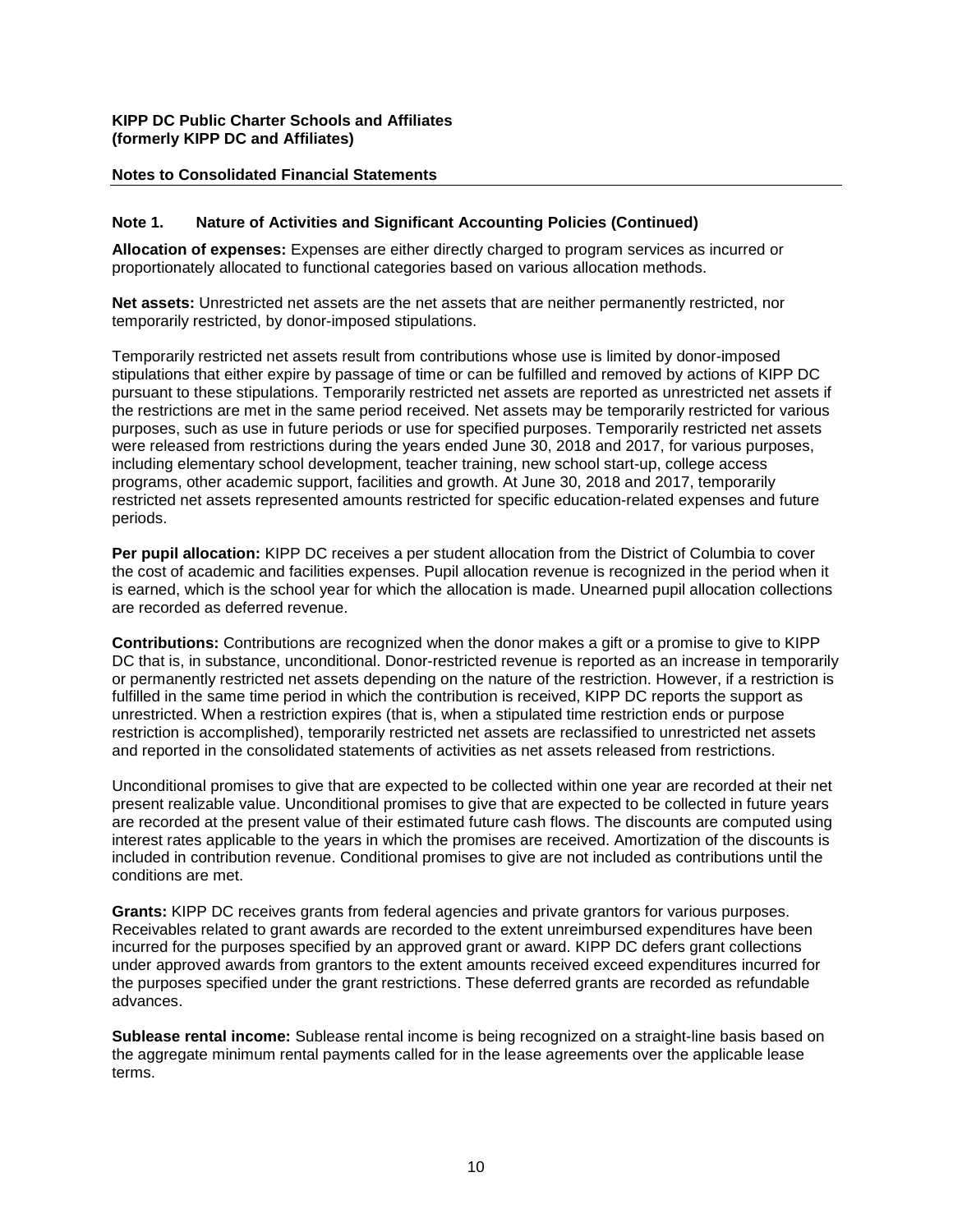## **Notes to Consolidated Financial Statements**

#### **Note 1. Nature of Activities and Significant Accounting Policies (Continued)**

**Tax status:** KIPP DC Public Charter Schools is a tax-exempt organization under Section 501(c)(3) of the IRC and is not considered to be a private foundation. KIPP DC Public Charter Schools is exempt from federal taxes on income other than unrelated business income. KIPP DC Public Charter Schools did not have any net unrelated business income for the years ended June 30, 2018 and 2017. Shaw QALICB is a District of Columbia non-stock, nonprofit organization.

KIPP DC follows the accounting standard on accounting for uncertainty in income taxes, which addresses the determination of whether tax benefits claimed or expected to be claimed on a tax return should be recorded in the consolidated financial statements. Under this guidance, KIPP DC may recognize the tax benefit from an uncertain tax position only if it is more likely than not that the tax position will be sustained on examination by taxing authorities based on the technical merits of the position. The tax benefits recognized in the consolidated financial statements from such a position are measured based on the largest benefit that has a greater than 50% likelihood of being realized upon ultimate settlement. The guidance on accounting for uncertainty in income taxes also addresses de-recognition, classification, interest and penalties on income taxes, and accounting in interim periods.

Interest and penalties associated with unrecognized tax benefits are classified as additional income taxes in the consolidated statements of activities.

KIPP DC files income tax returns in the U.S. federal jurisdiction. As of June 30, 2018, there were no material unrecognized/derecognized tax benefits or tax penalties or interest. Generally, KIPP DC is no longer subject to U.S. federal income tax examinations by tax authorities for years before 2015.

**Use of estimates:** The preparation of consolidated financial statements requires management to make estimates and assumptions that affect the reported amounts of assets and liabilities, the disclosure of contingent assets and liabilities at the date of the consolidated financial statements and the reported amounts of revenue and expenses during the reporting period. Actual results could differ from those estimates.

**Reclassifications:** Certain items in the June 30, 2017, financial statements have been reclassified to conform to the June 30, 2018, consolidated financial statement presentation. The reclassifications had no effect on the previously reported change in net assets or net assets.

**Pending accounting pronouncements:** In June 2018, the FASB issued Accounting Standards Update (ASU) No. 2018-08, *Not-for-Profit Entities (Topic 958): Clarifying the Scope and the Accounting Guidance for Contributions Received and Contributions Made*. The purpose of the ASU is to clarify and improve the scope and the accounting guidance for contributions received and contributions made. The amendments in the ASU should assist entities in (1) evaluating whether transactions should be accounted for as contributions (nonreciprocal transactions) within the scope of Topic 958, Not-for-Profit Entities, or as exchange (reciprocal) transactions subject to other guidance, and (2) determining whether a contribution is conditional. The amendments in the ASU likely will result in more grants and contracts being accounted for as either contributions or conditional contributions than observed in practice under current guidance. The amendments in the ASU should be applied on a modified prospective basis although retrospective application is permitted. Entities should apply the amendments for transactions in which the entity serves as the resource recipient to annual periods beginning after June 15, 2018. Entities should apply the amendments for transactions in which the entity serves as the resource provider to annual periods beginning after December 15, 2018. KIPP DC is currently evaluating the impact of the pending adoption of the new standard on its consolidated financial statements.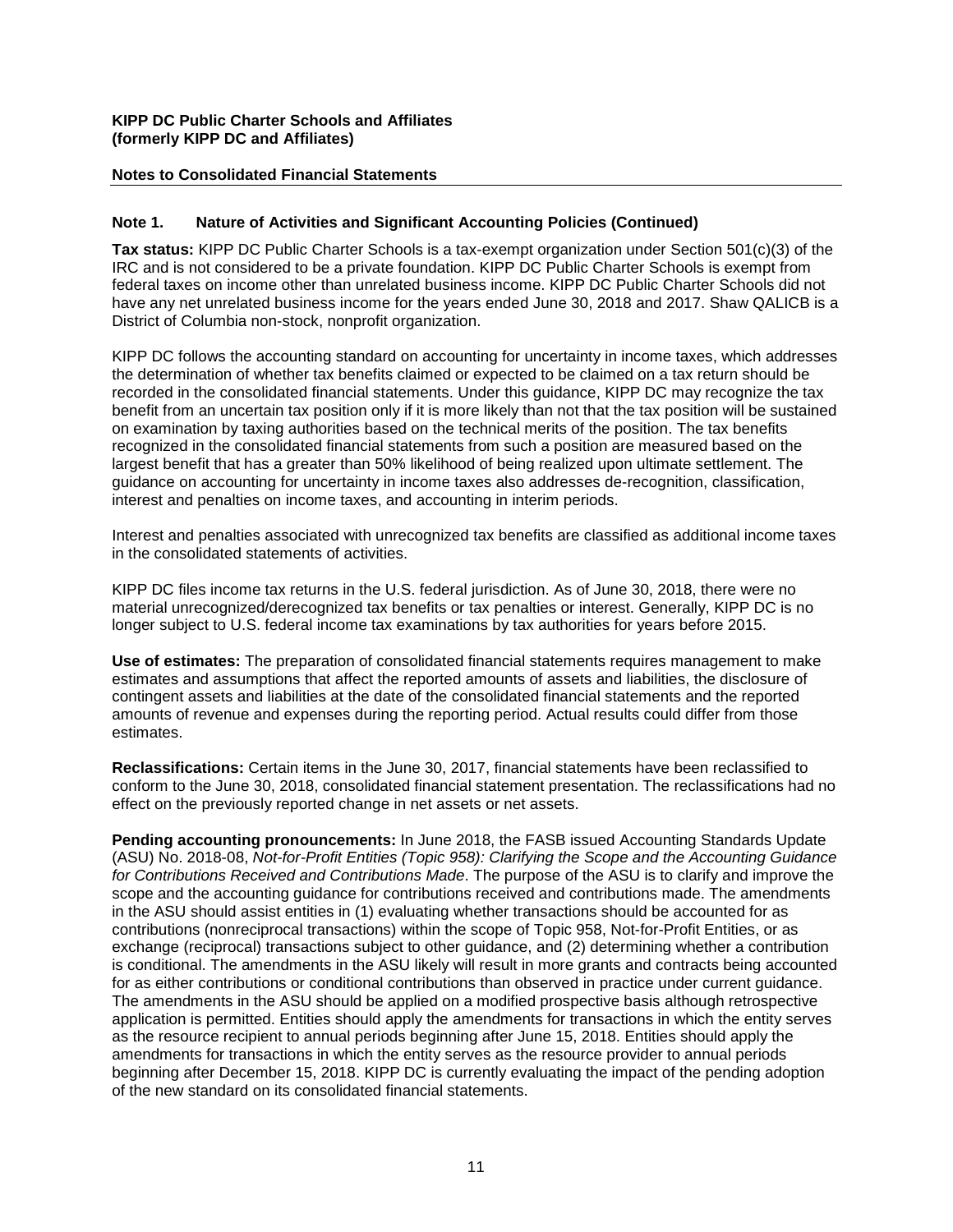## **Notes to Consolidated Financial Statements**

#### **Note 1. Nature of Activities and Significant Accounting Policies (Continued)**

In November 2016, the FASB issued ASU No. 2016-18, *Statement of Cash Flows (Topic 230): Restricted Cash (a consensus of the FASB Emerging Issues Task Force),* which provides guidance on the presentation of restricted cash or restricted cash equivalents in the statement of cash flows. ASU No. 2016-18 will be effective for KIPP DC for the year ending on June 30, 2020. KIPP DC is currently evaluating the impact of the pending adoption of the new standard on its consolidated financial statements.

In August 2016, the FASB issued ASU No. 2016-14, *Not-for-Profit Entities (Topic 958): Presentation of Financial Statements of Not-for-Profit Entities.* The amendments in this ASU make improvements to the information provided in financial statements and accompanying notes of nonprofit entities. The amendments set forth the FASB's improvements to net asset classification requirements and the information presented about a nonprofit entity's liquidity, financial performance and cash flows. The ASU will be effective for KIPP DC for the year ending June 30, 2019. Earlier adoption is permitted. The changes in this ASU should generally be applied on a retrospective basis in the year that the ASU is first applied. KIPP DC is currently evaluating the impact of the pending adoption of the new standard on its consolidated financial statements.

In February 2016, the FASB issued ASU No. 2016-02, *Leases (Topic 842).* The guidance in this ASU supersedes the leasing guidance in Topic 840, *Leases.* Under the new guidance, lessees are required to recognize lease assets and lease liabilities on the consolidated balance sheets for all leases with terms longer than 12 months. Leases will be classified as either finance or operating with classification affecting the pattern of expense recognition in the consolidated statements of activities. The new standard is effective for KIPP DC for the fiscal year ending June 30, 2020. A modified retrospective transition approach is required for lessees for capital and operating leases existing at, or entered into after, the beginning of the earliest comparative period presented in the consolidated financial statements with certain practical expedients available. KIPP DC is currently evaluating the impact of the pending adoption of the new standard on its consolidated financial statements.

In May 2014, the FASB issued ASU No. 2014-09, *Revenue from Contracts with Customers (Topic 606)*, requiring an entity to recognize the amount of revenue to which it expects to be entitled for the transfer of promised goods or services to customers. The updated standard will replace most existing revenue recognition guidance in generally accepted accounting principles in the United States of America when it becomes effective and permits the use of either a full retrospective or retrospective with cumulative effect transition method. In August 2015, the FASB issued ASU No. 2015-14, which defers the effective date of ASU No. 2014-09 one year, making it effective for KIPP DC for the fiscal year ending June 30, 2019. KIPP DC is currently evaluating the impact of the pending adoption of the new standard on its consolidated financial statements.

**Subsequent events:** Subsequent events have been evaluated through October 25, 2018, which is the date the consolidated financial statements were issued.

#### **Note 2. Restricted Cash and Investments**

Under the terms of certain notes payable, KIPP DC is required to maintain minimum balances with financial institutions. In addition, unspent proceeds from notes payable and a restricted private contribution are restricted for specific purposes.

At June 30, 2018 and 2017, \$390,701 and \$550,578 in cash, respectively, and \$16,574,866 and \$15,971,485 in investments, respectively, were restricted for these purposes.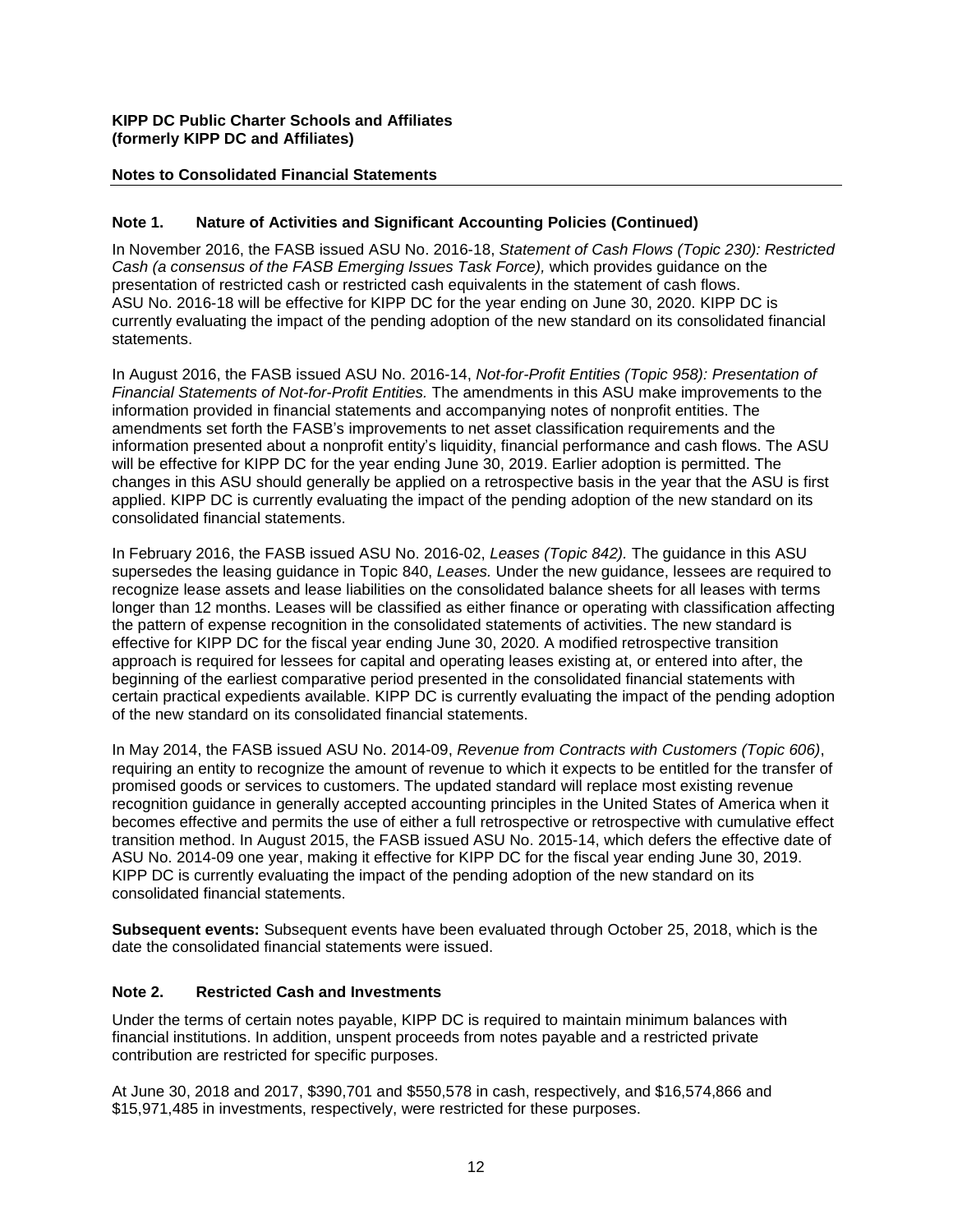#### **Notes to Consolidated Financial Statements**

#### **Note 2. Restricted Cash and Investments (Continued)**

Restricted cash included \$27,073 and \$94,881 at June 30, 2018 and 2017, respectively, related to the KIPP DC – Shaw QALICB, Inc. City First Capital XX, LLC note payable. The other restricted cash balances at June 30, 2018 and 2017, of \$363,628 and \$455,697, respectively, related to restricted amounts pertaining to loans required for the Hamilton campus project.

Restricted investments of \$8,786,473 at June 30, 2018, were due to requirements of the D.C. Revenue Bonds, KIPP DC Issue, Series 2017A and Series 2017B. The investment is restricted for bond project fund, debt service fund and debt service reserve. Restricted investments of \$7,169,633 at June 30, 2017, were due to requirements of the D.C. Revenue Bonds, KIPP DC Issue, Series 2013A. The investment is restricted for bond project fund, debt service fund and debt service reserve. The Series 2013A bond was refinanced during the year ended June 30, 2018. In addition, restricted investments of \$863,534 at June 30, 2017, were due to requirements of the D.C. Variable Rate Revenue Bonds Series 2014 bonds. The investment is restricted for bond project fund, debt service fund and debt service reserve. The Series 2014 bond was refinanced during the year ended June 30, 2018.

Other restricted investments at June 30, 2017, include an investment of \$257,136 related to requirements of the D.C. Revenue Bonds, KIPP DC Issue, Series 2015. The Series 2015 bond was refinanced during the year ended June 30, 2018.

Lastly, at June 30, 2018 and 2017, KIPP DC holds \$7,788,393 and \$7,681,182, respectively, in proceeds from a restricted contribution received in fiscal year ending June 30, 2016.

#### **Note 3. Promises to Give**

Promises to give at June 30, 2018 and 2017, consist of the following:

|                                   |   | 2018      | 2017            |
|-----------------------------------|---|-----------|-----------------|
| One year or less                  | S | 200,711   | \$<br>430,711   |
| One to five years                 |   | 830,000   | 1,085,000       |
|                                   |   | 1,030,711 | 1,515,711       |
| Less discount on promises to give |   | (70.844)  | (87,826)        |
|                                   |   | 959,867   | \$<br>1,427,885 |

In addition, KIPP DC has conditional promises to give of a maximum of \$202,000. Future payments are contingent upon KIPP DC meeting certain milestones documented in the pledge agreement. No amounts for conditional promises to give have been recorded in the consolidated financial statements.

#### **Note 4. Investments**

Investments and restricted investments at June 30, 2018 and 2017, consist of the following:

|                                                             | 2018       |  | 2017       |
|-------------------------------------------------------------|------------|--|------------|
|                                                             |            |  |            |
| Money market funds - U.S. Treasury securities               | 4.627.147  |  | 8.376.154  |
| Certificates of deposit                                     | 20.526.481 |  | 18.019.925 |
| Fixed income – Corporate bonds and U.S. Treasury securities | 38,478,852 |  | 32,442,024 |
|                                                             | 63,632,480 |  | 58,838,103 |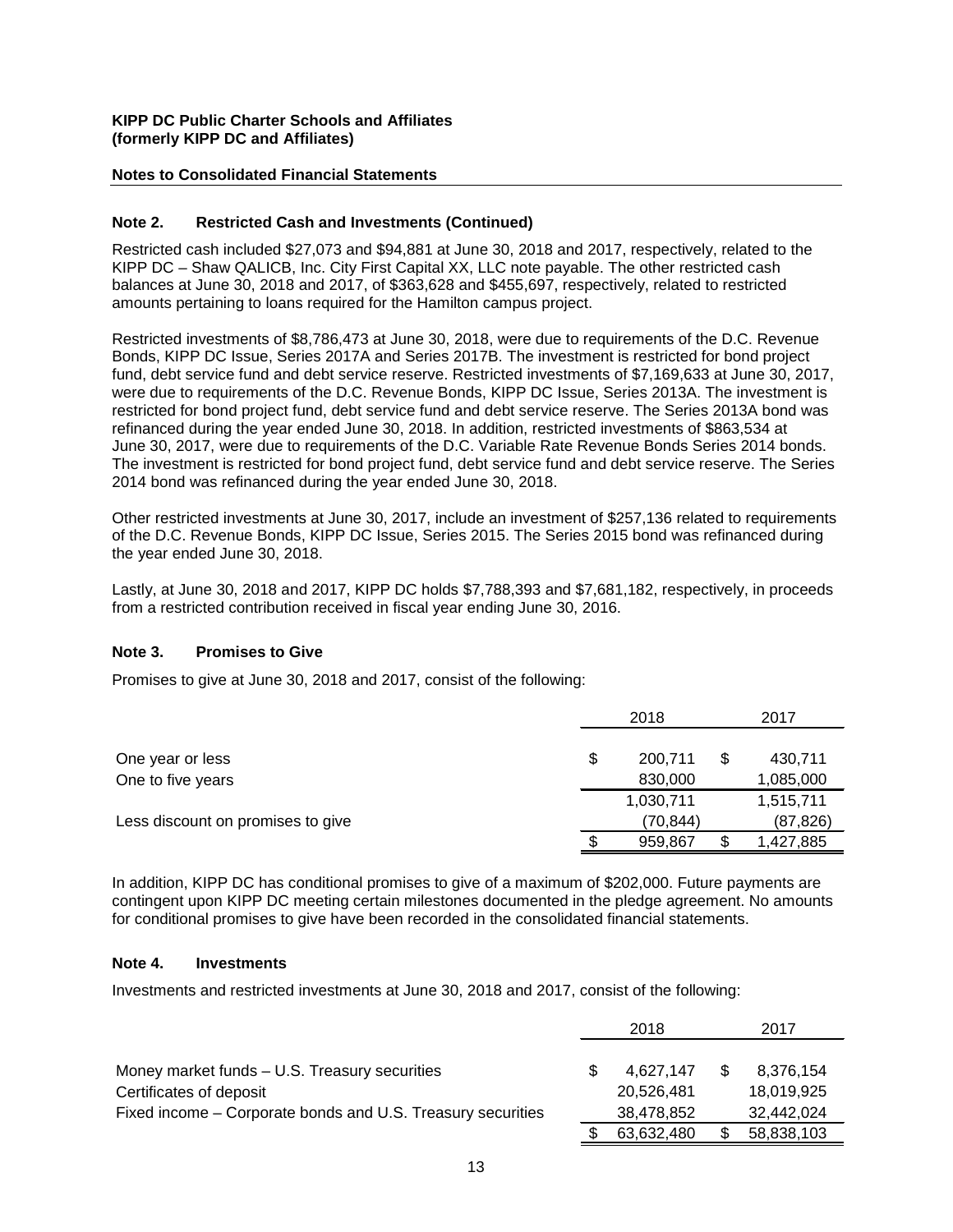#### **Notes to Consolidated Financial Statements**

#### **Note 4. Investments (Continued)**

Investment income for the years ended June 30, 2018 and 2017, consists of the following:

|                                                               | 2018 |                        |     | 2017             |  |
|---------------------------------------------------------------|------|------------------------|-----|------------------|--|
| Interest and dividends<br>Realized and unrealized (loss) gain |      | 1.435.761<br>(108,003) | -SS | 376,465<br>3,821 |  |
|                                                               |      | 1,327,758              |     | 380,286          |  |

#### **Note 5. Property and Equipment**

Property and equipment at June 30, 2018, and depreciation expense for the year then ended consist of the following:

| <b>Asset Category</b>     | Estimated<br>Useful Lives | Cost            | Accumulated<br>Depreciation | <b>Net</b><br>Value | Depreciation<br>Expense  |
|---------------------------|---------------------------|-----------------|-----------------------------|---------------------|--------------------------|
| Land                      |                           | \$<br>9,694,981 | \$<br>$\blacksquare$        | 9.694.981           | \$                       |
| Building and improvements | 28 to 40 years            | 67,472,071      | 11,791,378                  | 55,680,693          | 2,093,868                |
| Computer equipment        | 3 years                   | 1,095,600       | 565,046                     | 530,554             | 67,240                   |
| Furniture and equipment   | 5 years                   | 373,562         | 322.993                     | 50.569              | 19.786                   |
| Leasehold improvements    | Life of lease (a)         | 130,327,303     | 20,513,811                  | 109,813,492         | 4,488,828                |
| Construction-in-process   |                           | 2,186,211       |                             | 2,186,211           | $\overline{\phantom{a}}$ |
|                           |                           | 211,149,728     | 33,193,228                  | 177,956,500         | 6,669,722                |

(a) Shorter of the estimated useful life of the asset or lease term.

Property and equipment at June 30, 2017, and depreciation expense for the year then ended consisted of the following:

| <b>Asset Category</b>     | Estimated<br>Useful Lives | Cost            | Accumulated<br>Depreciation | Net<br>Value | Depreciation<br>Expense |
|---------------------------|---------------------------|-----------------|-----------------------------|--------------|-------------------------|
| Land                      |                           | \$<br>9,694,981 | \$<br>$\sim$                | 9.694.981    | \$                      |
| Building and improvements | 28 to 40 years            | 65,921,595      | 9,697,510                   | 56,224,085   | 1,901,167               |
| Computer equipment        | 3 years                   | 612.727         | 497,806                     | 114.921      | 44,559                  |
| Furniture and equipment   | 5 years                   | 373,562         | 303,207                     | 70.355       | 23,301                  |
| Leasehold improvements    | Life of lease (a)         | 129,612,117     | 16,024,983                  | 113,587,134  | 4,351,014               |
|                           |                           | 206,214,982     | 26,523,506                  | 179,691,476  | 6,320,041               |

(a) Shorter of the estimated useful life of the asset or lease term.

#### **Note 6. Capital Lease**

KIPP DC leases space from an unrelated nonprofit entity under the provisions of a capital lease. The lease expires on January 31, 2035. The terms of the capital lease provide for monthly payments of \$7,500 per month through August 31, 2015, with escalated payments for the remainder of the lease. The carrying value of the leased asset net of accumulated depreciation at June 30, 2018 and 2017, was \$2,510,122 and \$2,665,992, respectively.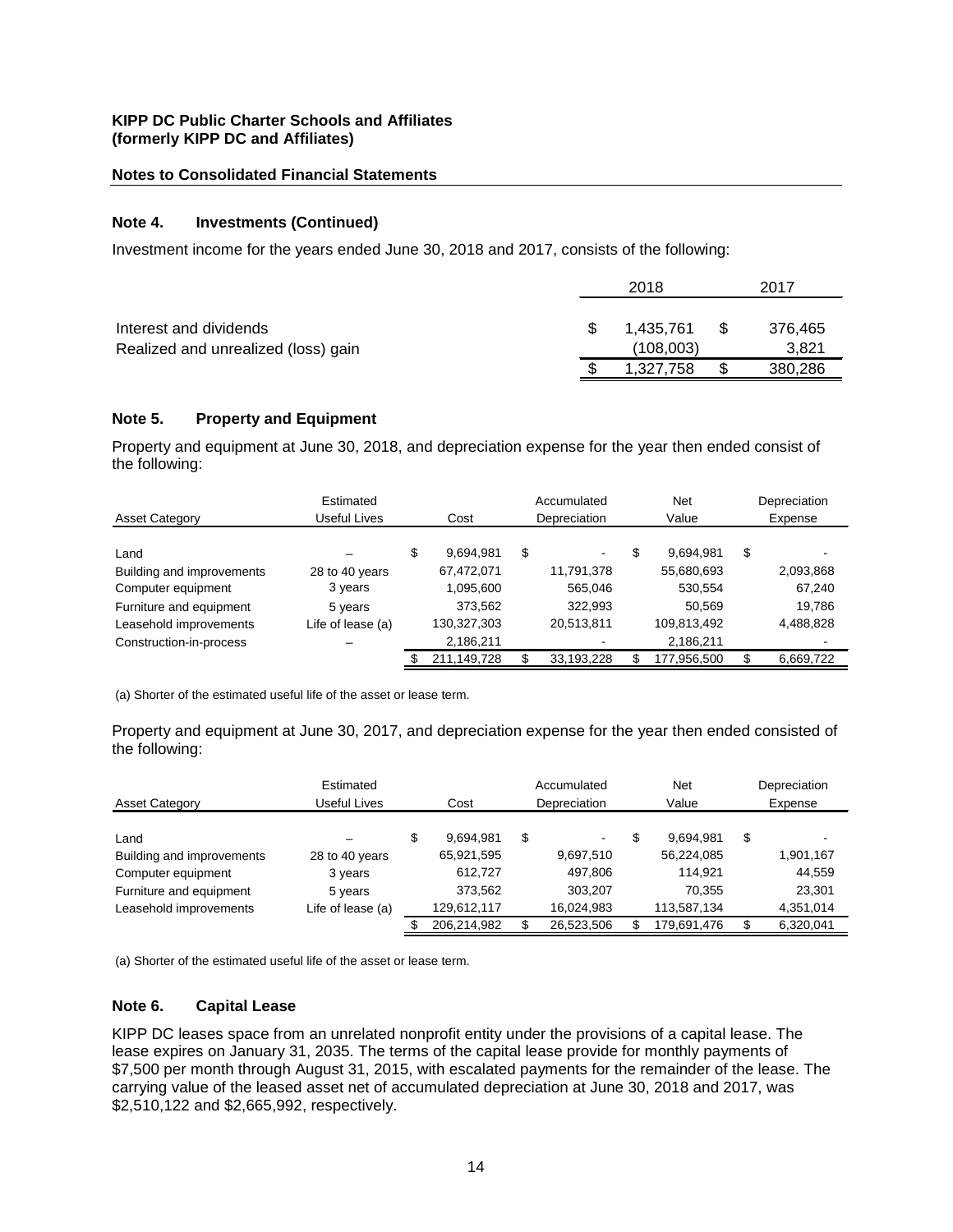## **Notes to Consolidated Financial Statements**

## **Note 6. Capital Lease (Continued)**

Future minimum lease payments remaining are as follows:

| Years ending June 30:             |                 |
|-----------------------------------|-----------------|
| 2019                              | \$<br>96,000    |
| 2020                              | 96,000          |
| 2021                              | 151,716         |
| 2022                              | 156,264         |
| 2023                              | 160,956         |
| Thereafter                        | 2,257,172       |
|                                   | 2,918,108       |
| Less amount representing interest | (1,481,837)     |
|                                   | \$<br>1,436,271 |

# **Note 7. Notes Payable**

Long-term debt at June 30, 2018 and 2017, consists of the following:

|                                      | 2018              | 2017              |
|--------------------------------------|-------------------|-------------------|
|                                      |                   |                   |
| Principal amount                     | 169,439,000<br>S. | \$175,247,000     |
| Plus premium on note payable         | 15,870,263        | 636.116           |
| Less unamortized debt issuance costs | (3,008,597)       | (3,739,759)       |
|                                      | 182,300,666       | 172,143,357<br>S. |

Principal amounts of notes payable at June 30, 2018 and 2017, consist of the following:

|                                                                                                                                                                                   | 2018              | 2017       |
|-----------------------------------------------------------------------------------------------------------------------------------------------------------------------------------|-------------------|------------|
| KIPP DC:                                                                                                                                                                          |                   |            |
| District of Columbia Revenue Bonds (KIPP DC Issue - Series 2017A<br>and Series 2017B); fixed semi-annual interest and annual principal<br>payments maturity date of July 1, 2048. | \$<br>128,530,000 | \$         |
| District of Columbia Revenue Bonds (KIPP DC Issue – Series 2013A);                                                                                                                |                   |            |
| fixed semi-annual interest and annual principal payments                                                                                                                          |                   |            |
| until July 2048. The loan was legally defeased on                                                                                                                                 |                   | 63,070,000 |
| December 28, 2017. The outstanding principal payments                                                                                                                             |                   |            |
| were deposited in escrow with a trustee.                                                                                                                                          |                   |            |
| District of Columbia Revenue Bonds (KIPP DC Issue - Series 2014);                                                                                                                 |                   |            |
| maximum loan amount \$38 million; monthly interest-only payments                                                                                                                  |                   |            |
| through July 1, 2016; interest rate variable $(70\%$ LIBOR + 1.15%);                                                                                                              |                   |            |
| maturity date of June 1, 2046. The loan was fully repaid                                                                                                                          |                   | 33,268,000 |
| on December 28, 2017.                                                                                                                                                             |                   |            |

(Continued)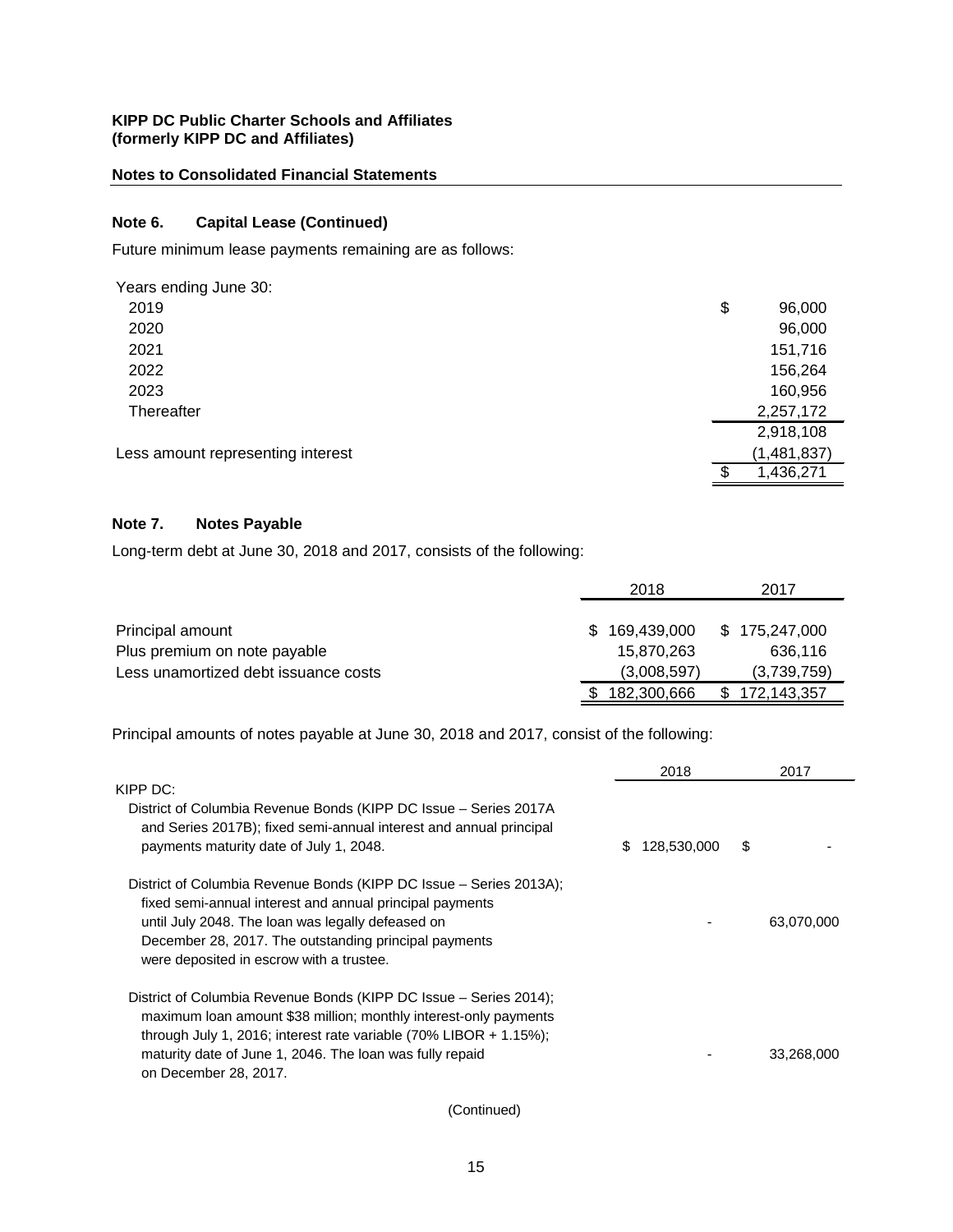## **Notes to Consolidated Financial Statements**

# **Note 7. Notes Payable (Continued)**

|                                                                                                                                                                                                                                                                                                                                                                                                                                                                                                                                                                                            | 2018       | 2017             |
|--------------------------------------------------------------------------------------------------------------------------------------------------------------------------------------------------------------------------------------------------------------------------------------------------------------------------------------------------------------------------------------------------------------------------------------------------------------------------------------------------------------------------------------------------------------------------------------------|------------|------------------|
| KIPP DC (Continued):<br>Note payable due to Compass Bank;<br>monthly interest-only payments; interest rate variable (one-month<br>LIBOR + 1.30%); balance due in full on October 1, 2026 (maturity<br>date). Per the note, the lender has the option to require prepayment in<br>full of all outstanding and interest on May 1, 2018 (mandatory put date).<br>The loan was fully repaid on December 28, 2017.                                                                                                                                                                              | \$         | \$<br>18,000,000 |
| District of Columbia Revenue Bonds (KIPP DC Issue - Series 2015);<br>maximum loan amount \$20 million; monthly interest-only payments<br>through July 1, 2016; interest rate variable (65.01% LIBOR + 1.14%);<br>maturity date of June 1, 2046. The loan was fully repaid<br>on December 28, 2017.                                                                                                                                                                                                                                                                                         |            | 20,000,000       |
| Note payable due to Community Urban Revitalization Enterprises V, LLC;<br>semi-annual interest payments due for the first seven years; interest<br>rate of 1.344%; amortization of principal begins on December 1, 2022;<br>and loan matures on December 1, 2049.                                                                                                                                                                                                                                                                                                                          | 7,469,000  | 7,469,000        |
| Note payable due to Civic Builders Sub-CDE V, LLC;<br>annual interest payments due for the first seven years; interest rate<br>of 1%; amortization of principal begins on December 1, 2022; and<br>loan matures on December 1, 2049.                                                                                                                                                                                                                                                                                                                                                       | 6,370,000  | 6,370,000        |
| Note payable due to PNC CDE 55, LP;<br>semi-annual interest payments due for the first seven years; interest<br>rate of 1.344%; amortization of principal begins on December 1, 2022;<br>and loan matures on December 1, 2049.                                                                                                                                                                                                                                                                                                                                                             | 1,925,000  | 1,925,000        |
| Note payable due to PNC CDE 43, LP;<br>annual interest payments due for the first seven years; interest rate<br>of 1%; amortization of principal begins on December 1, 2022; and<br>loan matures on December 1, 2049.                                                                                                                                                                                                                                                                                                                                                                      | 1,625,000  | 1,625,000        |
| KIPP DC - Shaw QALICB, Inc.:<br>City First Capital XX, LLC note payable agreement entered on October 4,<br>2011. Advances under this note shall bear interest from the date of this<br>note until paid at the rate of 1.00% per annum. Interest payable in equal<br>quarterly installments on the 15th of March, June, September and<br>December of each year. Commencing on December 15, 2018, and<br>continuing on the 15th of March, June, September and December<br>thereafter until maturity on October 4, 2041, equal quarterly payments<br>of principal and interest shall be paid. | 17,705,702 | 17,705,702       |
|                                                                                                                                                                                                                                                                                                                                                                                                                                                                                                                                                                                            |            |                  |

(Continued)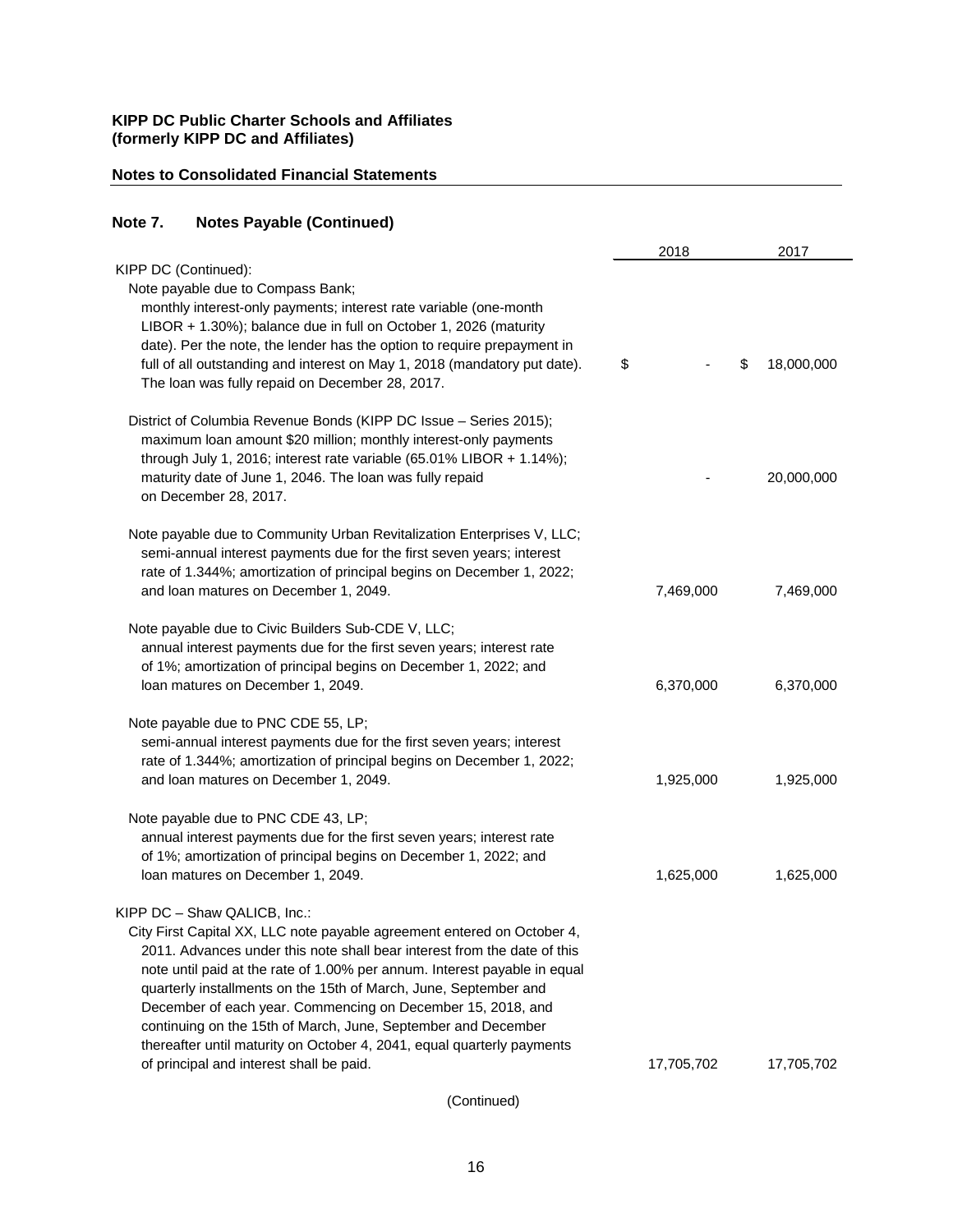#### **Notes to Consolidated Financial Statements**

#### **Note 7. Notes Payable (Continued)**

|                                                                           | 2018        |    | 2017        |
|---------------------------------------------------------------------------|-------------|----|-------------|
| KIPP DC - Shaw QALICB, Inc. (Continued):                                  |             |    |             |
| City First Capital XX, LLC note payable agreement entered on October 4,   |             |    |             |
| 2011. Advances under this note shall bear interest from the date of this  |             |    |             |
| note until paid at the rate of 1.00% per annum. Interest payable in equal |             |    |             |
| quarterly installments on the 15th of March, June, September and          |             |    |             |
| December of each year. Commencing on December 15, 2018, and               |             |    |             |
| continuing on the 15th of March, June, September and December             |             |    |             |
| thereafter until maturity on October 4, 2041, equal quarterly payments    |             |    |             |
| of principal and interest shall be paid.                                  | 5,814,298   | \$ | 5,814,298   |
|                                                                           | 169,439,000 | S. | 175.247.000 |

On December 28, 2017, KIPP DC, through the District of Columbia, issued \$128,530,000 of District of Columbia Revenue Bonds (KIPP DC Issue – Series 2017A and Series 2017B) (see Note 15). The proceeds were fully used in the transaction to legally defease the KIPP DC Issue – Series 2013, refinance the KIPP DC Issue – Series 2014, refinance the KIPP DC Issue – Series 2015 and refinance the note payable due to Compass Bank. The interest rate is fixed. The effective interest rate of the debt is approximately 3.9%. The loan calls for monthly payments of principal and interest through July 1, 2048.

These notes payable are collateralized by cash, pledges of per pupil funding, liens on net revenues, deeds of trust on land and improvements, deeds of trust on ground leases and leasehold improvements and guarantees from KIPP DC. Inter-creditor agreements govern the allocation of this collateral.

In connection with the various debt agreements, KIPP DC has agreed, among other things, to (1) maintain debt service coverage of not less than 1.10 to 1.00, and (2) maintain a minimum liquidity ratio.

Annual principal payments on notes payable at June 30, 2018, are due in future years as follows:

| Years ending June 30: |                  |
|-----------------------|------------------|
| 2019                  | \$<br>1,563,901  |
| 2020                  | 2,915,314        |
| 2021                  | 2,979,552        |
| 2022                  | 3,073,882        |
| 2023                  | 3,960,729        |
| Thereafter            | 154,945,622      |
|                       | 169,439,000<br>S |

Interest capitalized on these notes payable was \$13,737 for the year ended June 30, 2017. There was no interest capitalized during the year ended June 30, 2018. Interest expense and amortization of the bond premium was \$6,267,088 and \$6,064,487 for the years ended June 30, 2018 and 2017, respectively.

Amortization expense was \$182,269 and \$308,687 for the years ended June 30, 2018 and 2017, respectively. During the year ended June 30, 2018, KIPP DC wrote off debt issuance costs of \$2,564,303.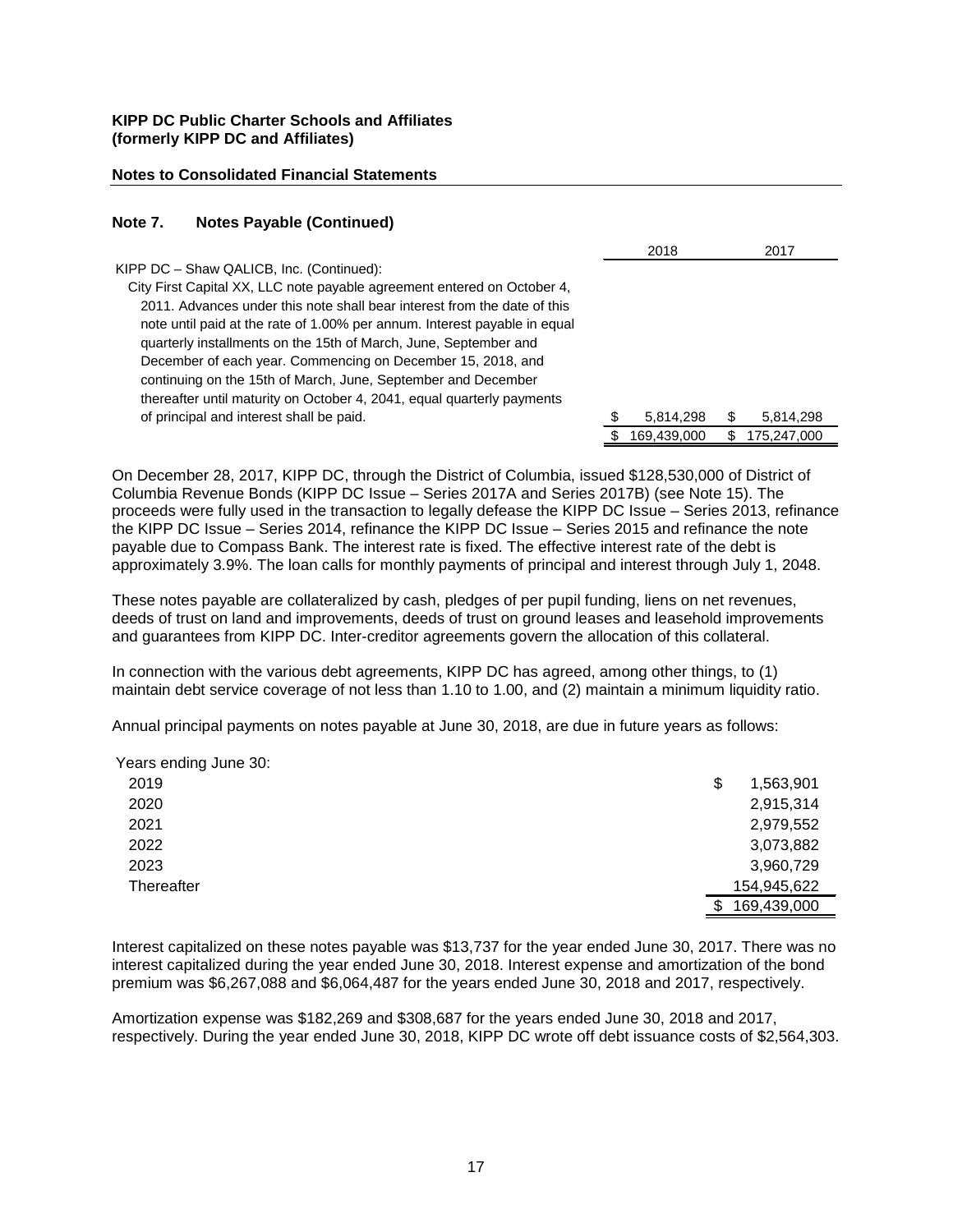## **Notes to Consolidated Financial Statements**

## **Note 7. Notes Payable (Continued)**

In order to mitigate the risk of a floating interest rate on the District of Columbia Variable Rate Revenue Bonds Series 2014 bonds, KIPP DC entered into an interest rate swap agreement with PNC Bank, National Association (PNC) during the year ended June 30, 2015. The original notional value of this swap was \$14,700,000. KIPP DC agreed to pay PNC a fixed rate of 2.068% on the principal balance of the bonds payable, in exchange for the receipt of floating rate interest payment based on 70% of the 30-day average London InterBank Offered Rate (LIBOR) (1.22% at June 30, 2017). This agreement was designated as a hedging transaction to limit the KIPP DC's exposure to fluctuating interest payments due on its bonds. KIPP DC recognized a liability of \$1,538,411 in the consolidated balance sheets at June 30, 2017. On December 28, 2017, KIPP DC settled this transaction for \$1,156,504. During the years ended June 30, 2018 and 2017, KIPP DC recognized an unrealized gain of \$381,907 and \$2,010,427 as a component of change in net assets in the consolidated statements of activities for the years ended June 30, 2018 and 2017, respectively.

In order to mitigate the risk of a floating interest rate on the District of Columbia Variable Rate Revenue Bonds Series 2015 bonds, KIPP DC entered into an interest rate swap agreement with Compass Mortgage Corporation (CMC) on August 1, 2015, with an effective date of September 1, 2015. The original notional value of this swap was \$600,000. KIPP DC agreed to pay CMC a fixed rate of 1.822% on the principal balance of the bonds payable in exchange for the receipt of floating rate interest payment based on 65% of the 30-day average LIBOR (1.22% at June 30, 2017). This agreement was designated as a hedging transaction to limit the KIPP DC's exposure to fluctuating interest payments due on its bonds. KIPP DC recognized a liability of \$532,824 in the consolidated balance sheets at June 30, 2017. On December 28, 2017, KIPP DC settled this transaction for \$361,000. During the years ended June 30, 2018 and 2017, KIPP DC recognized an unrealized gain of \$171,824 and \$812,070 as a component of change in net assets in the consolidated statements of activities for the years ended June 30, 2018 and 2017, respectively.

## **Note 8. Note Receivable**

On October 4, 2011, KIPP DC loaned \$17,705,702 to Chase NMTC KIPP DC Investment Fund, LLC. This was made to qualify for the NMTC transaction related to the Shaw Campus. This note bears an interest rate of 1.32% per annum. The note requires payment of interest only until December 25, 2018, and quarterly payments of \$283,692 until maturity on October 4, 2041. Interest charged for the years ended June 30, 2018 and 2017, was \$214,431 and \$233,985, respectively.

## **Note 9. Temporarily Restricted Net Assets**

Changes in temporarily restricted net assets by purpose during the year ended June 30, 2018, were as follows:

|                        |    | <b>Balance</b> |    |                |    | <b>Released From</b>     | <b>Balance</b> |           |  |
|------------------------|----|----------------|----|----------------|----|--------------------------|----------------|-----------|--|
|                        |    | June 30, 2017  |    | Additions      |    | Restrictions             | June 30, 2018  |           |  |
| Purpose restricted:    |    |                |    |                |    |                          |                |           |  |
| College access         | \$ | 656.171        | \$ | 406.732        | \$ | 389.987                  | \$             | 672,916   |  |
| Other academic support |    | 1,202,242      |    | 284,258        |    | 786,394                  |                | 700,106   |  |
| <b>Facilities</b>      |    | 5,000,000      |    | $\blacksquare$ |    | $\overline{\phantom{0}}$ |                | 5,000,000 |  |
| Growth                 |    | 20,065         |    | ۰              |    |                          |                | 20,065    |  |
| Time restricted        |    | 3,397,886      |    | 48,142         |    | 461,161                  |                | 2,984,867 |  |
|                        | S. | 10,276,364     | \$ | 739,132        |    | 1,637,542                | S              | 9,377,954 |  |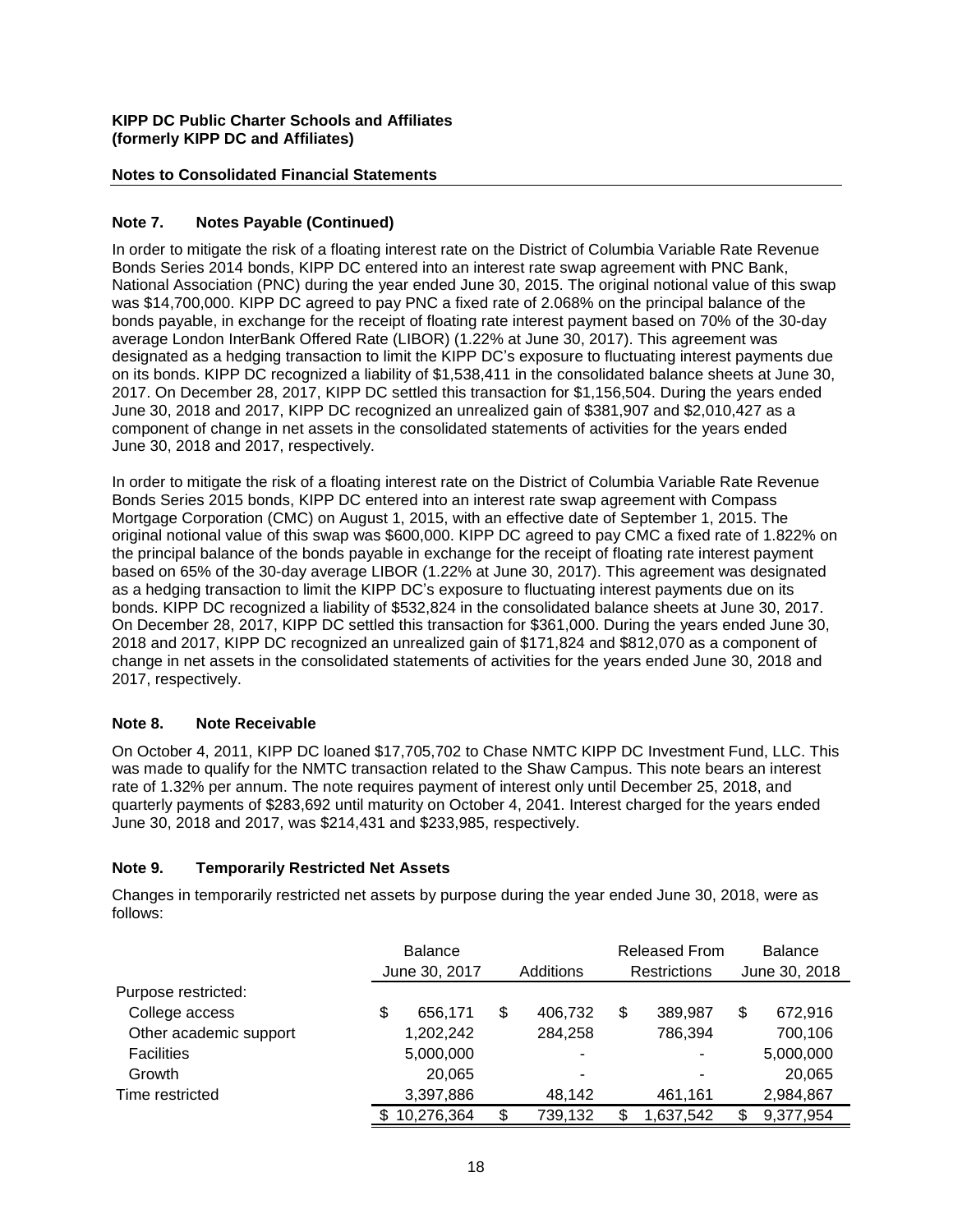## **Notes to Consolidated Financial Statements**

## **Note 9. Temporarily Restricted Net Assets (Continued)**

Changes in temporarily restricted net assets by purpose during the year ended June 30, 2017, were as follows:

|                        | <b>Balance</b><br>June 30, 2016 |    | Additions | <b>Released From</b><br><b>Restrictions</b> |           |     | <b>Balance</b><br>June 30, 2017 |  |  |
|------------------------|---------------------------------|----|-----------|---------------------------------------------|-----------|-----|---------------------------------|--|--|
| Purpose restricted:    |                                 |    |           |                                             |           |     |                                 |  |  |
| College access         | \$<br>204,893                   | \$ | 654,558   | \$                                          | 203,280   | \$  | 656,171                         |  |  |
| Other academic support | 1,524,587                       |    | 339,000   |                                             | 661,345   |     | 1,202,242                       |  |  |
| <b>Facilities</b>      | 5,000,000                       |    |           |                                             |           |     | 5,000,000                       |  |  |
| Growth                 | 450,702                         |    | 200,000   |                                             | 630,637   |     | 20,065                          |  |  |
| Time restricted        | 7,624,904                       |    | 77,913    |                                             | 4,304,931 |     | 3,397,886                       |  |  |
|                        | 14,805,086                      |    | .271.471  |                                             | 5,800,193 | \$. | 10,276,364                      |  |  |

## **Note 10. Pupil Allocation**

KIPP DC's local per pupil allocation for the years ended June 30, 2018 and 2017, are as follows:

|                                                | 2018          |    | 2017        |
|------------------------------------------------|---------------|----|-------------|
| General education                              | 72,457,262    | S  | 62,964,133  |
| Categorical enhancements (SPED, At-risk, etc.) | 25,849,939    |    | 23,621,414  |
| <b>Facilities</b>                              | 19,523,531    |    | 18,066,092  |
|                                                | \$117,830,732 | \$ | 104,651,639 |

## **Note 11. Retirement Plan**

KIPP DC maintains a defined contribution retirement plan (the Plan) that operates under Section 403(b) of the IRC. Employees are eligible to participate in the Plan on the first day of employment. KIPP DC determines the amount of employer contributions to be made to the Plan each year. Expenses incurred under the Plan were \$3,976,896 and \$3,276,694 for the years ended June 30, 2018 and 2017, respectively.

## **Note 12. Commitments and Contingencies**

**Lease obligations:** In March 2009, KIPP DC entered into a 35-year ground lease agreement with the D.C. government for its Douglass Campus. This lease calls for monthly base rent payments and includes scheduled rent increases over the course of the lease term. The agreement also provides KIPP DC an option to renew the lease for an additional 15 years. In the event that KIPP DC exercises the renewal option, the base rent shall be based on 90% of the fair market rental value of the property's use as a charter school.

In August 2011, KIPP DC entered into a 35-year ground lease with the D.C. government for its Shaw Campus. This lease calls for monthly base rent payments. The agreement also provides KIPP DC an option to renew the lease for an additional 15 years. In the event that KIPP DC exercises the renewal option, the base rent shall be based on the fair market rental value of the property's use as a charter school.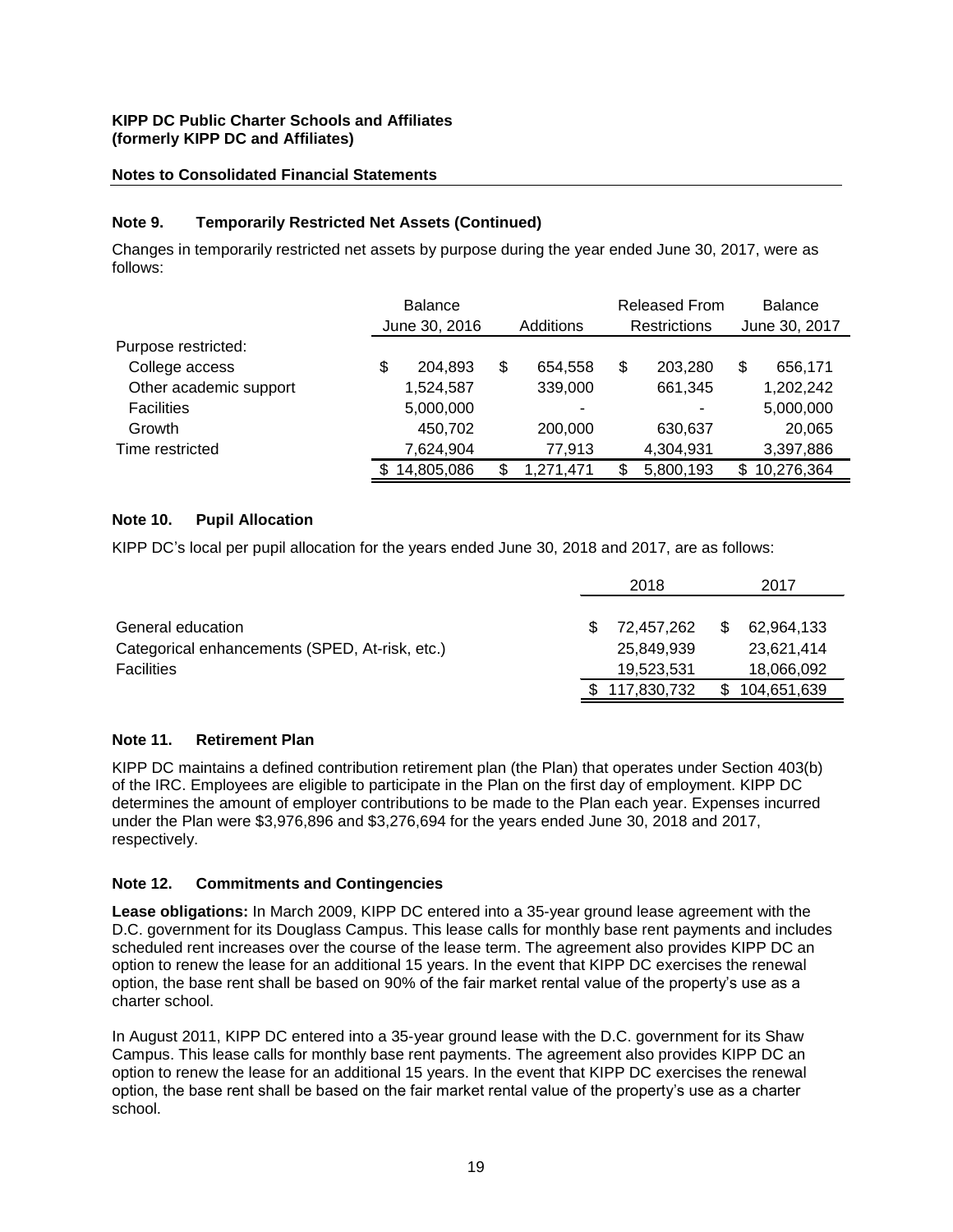#### **Notes to Consolidated Financial Statements**

#### **Note 12. Commitments and Contingencies (Continued)**

In June 2013, KIPP DC entered into a 30-year ground lease with the D.C. government for its Webb Campus. This lease calls for monthly base rent payments. The agreement also provides KIPP DC an option to renew the lease for an additional 25 years. Under the lease, KIPP DC is entitled to lease credits against the annual base rent in an amount equal to KIPP DC's actual construction costs. Through the year ended June 30, 2018, the construction costs related to the Webb Campus were approximately \$29.3 million.

In May 2014, KIPP DC entered into a 30-year ground lease with the D.C. government for its Hamilton Campus. The lease calls for monthly base rent payments. The agreement also provides KIPP DC an option to renew the lease for an additional 25 years. Under the lease, KIPP DC is entitled to lease credits against the annual base rent in an amount equal to KIPP DC's actual construction costs. Through the year ended June 30, 2018, the construction costs related to the Hamilton Campus were approximately \$48.7 million.

In December 2014, KIPP DC entered into a ten-year operating lease with an unrelated commercial entity for KIPP DC's headquarter space at Watergate, 2600 Virginia Avenue NW, Washington D.C. KIPP DC took occupancy in April 2015. The lease calls for monthly base rent payments commencing in August 2015. During September 2017, KIPP DC amended the lease to provide for additional supplemental space.

In addition, KIPP DC leases office equipment under operating leases for its headquarters and various school locations.

The estimated future minimum lease payments at June 30, 2018, net of lease credits noted above, are as follows:

| Years ending June 30: |                |
|-----------------------|----------------|
| 2019                  | 1,373,809<br>S |
| 2020                  | 1,353,212      |
| 2021                  | 1,322,938      |
| 2022                  | 1,329,514      |
| 2023                  | 1,353,555      |
| Thereafter            | 24,353,456     |
|                       | 31,086,484     |

For the years ended June 30, 2018 and 2017, total rent expense was \$1,701,978 and \$1,601,301, respectively.

**Federal grants:** KIPP DC participates in federally assisted grant programs, which are subject to financial and compliance audits by the grantors or their representative. As such, there exists a contingent liability for potential questioned costs that may result from such audits. Management does not anticipate any significant adjustments as a result of such audits.

**Legal matters:** In the normal course of business, KIPP DC is subject to certain claims and assessments that arise in the ordinary course of business. KIPP DC records a liability when management believes that it is both probable that a loss has been incurred and that the amount can be reasonably estimated. Significant judgement is required to determine the outcome and the estimated amounts of a loss related to such matters. Management believes that there are no claims or assessments outstanding that would materially affect the activities or financial position of KIPP DC.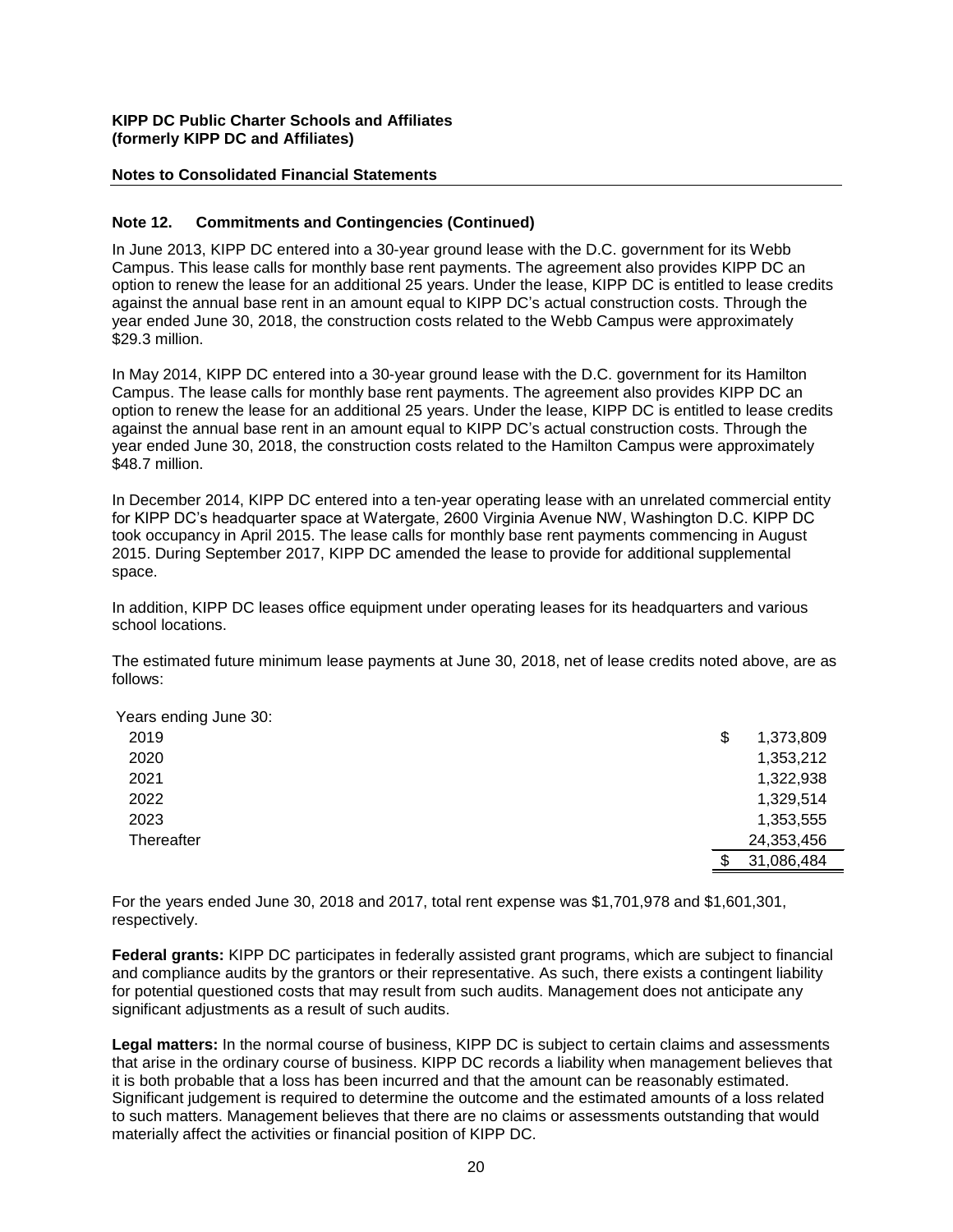## **Notes to Consolidated Financial Statements**

## **Note 12. Commitments and Contingencies (Continued)**

**Put/call agreement:** Pursuant to a put/call option agreement KIPP DC entered into on October 4, 2011, KIPP DC has the ability via either a put option being exercised by the owner or by exercising its own call option to purchase the membership interest in the legal entity that controls the loans to Shaw QALICB. Subsequent to year-end, the owner exercised its put option to sell its membership interest to KIPP DC (see Note 16).

**Solar agreement:** In March 2013, KIPP DC entered into a solar purchase agreement for a period of 20 years with an option for an additional 5 years. The agreement calls for the solar provider to construct a 225kw solar facility at KIPP DC's Douglass campus. KIPP DC is required to purchase the actual output from the solar facility at a stated contract price with an annual escalator of 2.5%. KIPP DC has a purchase option starting year six of the agreement and at the end of contract term based on a fair market value. Expense under the agreement will be recorded as power is consumed at rates in effect as straightline treatment is not possible due to unknown output over the term of the agreement.

In July 2015, KIPP DC entered into a solar purchase agreement for a period of 20 years with two options for additional 5-year renewals. The agreement calls for the solar provider to construct a 282kw solar facility at KIPP DC's Webb campus. KIPP DC is required to purchase the actual output from the solar facility at a stated contract price with no annual escalator. KIPP DC has a purchase option starting year five of the agreement and at the end of contract term based on a fair market value. Expense under the agreement will be recorded as power is consumed at rates in effect as straight-line treatment is not possible due to unknown output over the term of the agreement.

## **Note 13. Fair Value Measurements**

KIPP DC follows the Fair Value Measurement Topic of the FASB ASC, which establishes a single authoritative definition of fair value, sets out a framework for measuring fair value and requires additional disclosures about fair value measurements. The topic requires that assets and liabilities carried at fair value will be classified and disclosed in one of the following three categories:

**Level 1:** Quoted prices in active markets for identical assets or liabilities.

**Level 2:** Observable market-based inputs or unobservable inputs corroborated by market data.

**Level 3:** Unobservable inputs not corroborated by market data.

In determining the appropriate levels, KIPP DC performs a detailed analysis of the assets and liabilities that are subject to the Fair Value Measurement Topic. At each reporting period, all assets and liabilities for which the fair value measurement is based on significant unobservable inputs are classified as Level 3. There were no Level 3 inputs for any assets held by KIPP DC at June 30, 2018 and 2017.

KIPP DC holds money market funds that are publicly traded on a stock exchange and are considered Level 1 items. Certificates of deposit, corporate and government bonds are priced based on their stated interest rates and quality ratings. The interest and quality ratings are observable at commonly quoted intervals for the full-term of the instruments and are, therefore, considered Level 2 items.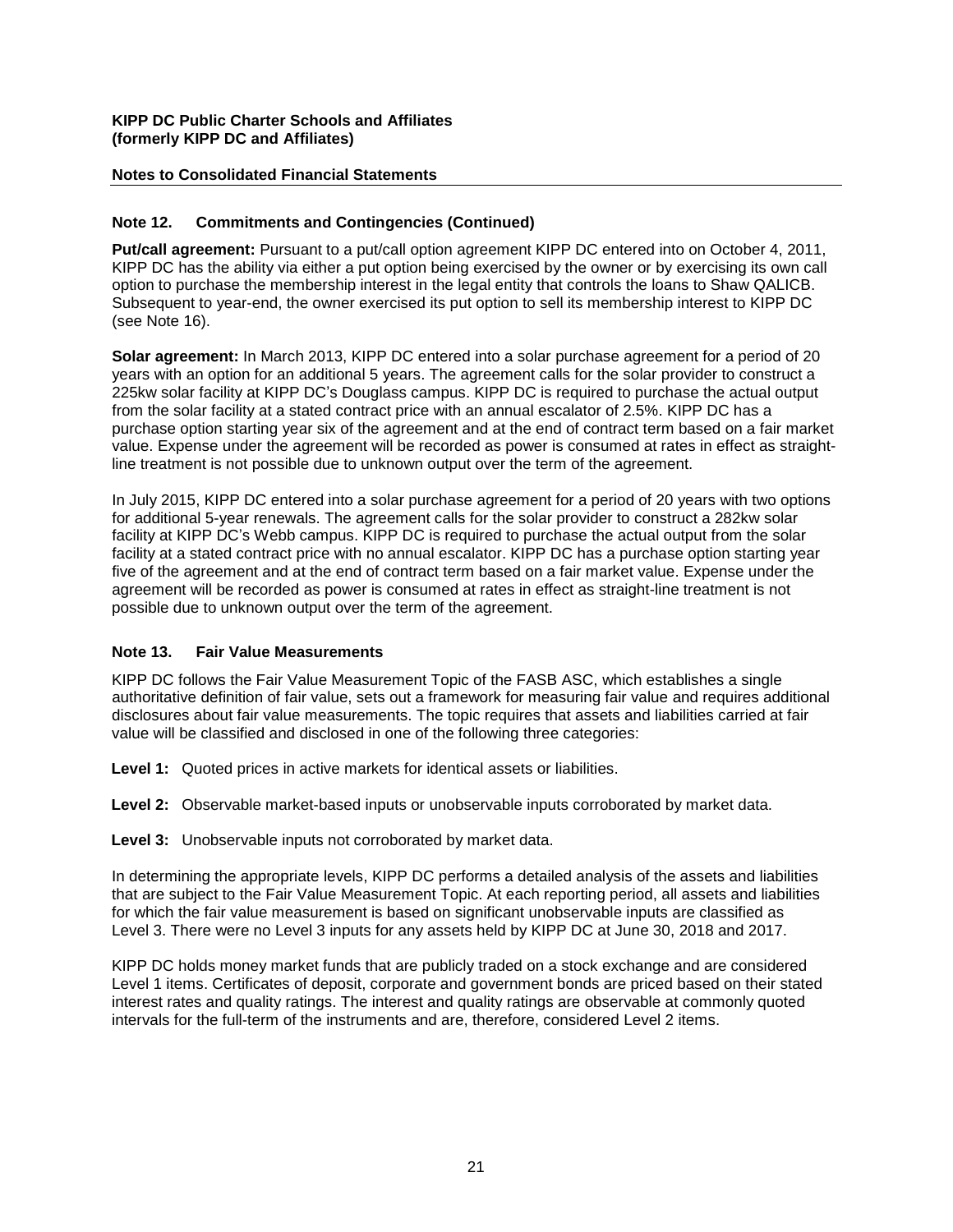#### **Notes to Consolidated Financial Statements**

#### **Note 13. Fair Value Measurements (Continued)**

KIPP DC's swap agreements are valued based on quoted values stated by the bank's mark-to-market estimate using stated fixed rates and USD-LIBOR-BBA ratings. The interest rates are observable at commonly quoted intervals for the full term of the instrument and are, therefore, considered Level 2 items.

The table below presents the balances of the assets measured at fair value at June 30, 2018, on a recurring basis by level within the hierarchy:

|                         | Total            | Level 1          | Level 2           | Level 3 |  |
|-------------------------|------------------|------------------|-------------------|---------|--|
| Money market funds:     |                  |                  |                   |         |  |
| U.S. Treasury bonds     | 4,627,147<br>\$. | 4,627,147<br>\$. | \$<br>۰           | \$      |  |
| Fixed income:           |                  |                  |                   |         |  |
| Certificate of deposits | 20,526,481       |                  | 20,526,481        |         |  |
| Corporate bonds         | 18,342,178       |                  | 18,342,178        |         |  |
| U.S. Treasury bonds     | 20,136,674       |                  | 20,136,674        |         |  |
| <b>Total assets</b>     | 63,632,480       | 4,627,147        | 59,005,333<br>\$. | \$      |  |

The table below presents the balances of the assets measured at fair value at June 30, 2017, on a recurring basis by level within the hierarchy:

| Total                  | Level 1 | Level 2         | Level 3                |  |  |
|------------------------|---------|-----------------|------------------------|--|--|
|                        |         |                 |                        |  |  |
| 8,376,154<br>\$.       | \$.     | \$              | \$                     |  |  |
|                        |         |                 |                        |  |  |
| 18,019,925             |         | 18,019,925      |                        |  |  |
| 12,305,350             |         | 12,305,350      |                        |  |  |
| 20,136,674             |         | 20,136,674      |                        |  |  |
| 58,838,103<br><b>S</b> |         | \$50,461,949    | \$                     |  |  |
|                        |         |                 |                        |  |  |
| 2,071,235              | \$<br>۰ | 2,071,235<br>\$ | \$                     |  |  |
| 2,071,235              |         | 2,071,235       | \$.                    |  |  |
|                        |         |                 | 8,376,154<br>8,376,154 |  |  |

#### **Note 14. Related Party Transactions**

KIPP DC made a voluntary general contribution, as voted on by the Board of Directors, of \$1,250,000 to KIPP DC SC during the year ended June 30, 2017. No contributions were made to KIPP DC SC during the year ended June 30, 2018. KIPP DC provides administrative services to KIPP DC SC. Amounts due from KIPP DC SC were \$84,311 and \$11,346 at June 30, 2018 and June 30, 2017, respectively.

#### **Note 15. Major Transaction**

As part of the December 28, 2017 bond transaction disclosed in Note 7, KIPP DC recognized a loss on the debt extinguishment due to the legal defeasance of the KIPP DC Issue – Series 2013 bond and the write-off of existing debt issuance costs. KIPP DC recognized a loss of \$13,336,389 on the transaction.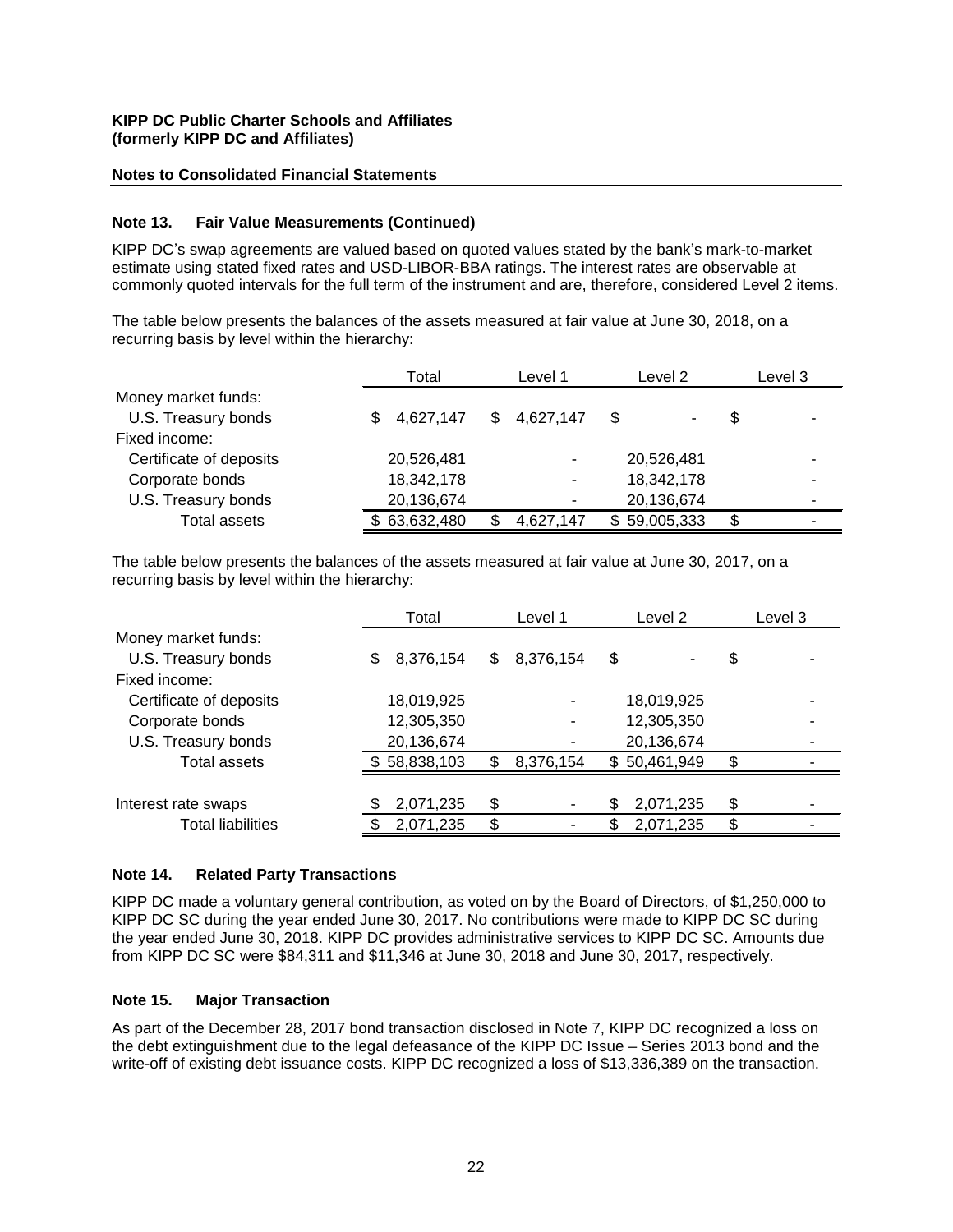#### **Notes to Consolidated Financial Statements**

#### **Note 16. Subsequent Events**

As discussed in Note 1, after the conclusion of the NMTC compliance period, the parties to KIPP DC's 2011 NMTC loan structure agreed to unwind the existing financing transactions arrangements related to the development of its Shaw campus; this unwind closed on October 5, 2018. One provision of the transaction called for the exercise of a put option between KIPP DC and the legal entity that controls the loans to Shaw QALICB at the option of the Investor entity. As part of the unwind transaction, Shaw QALICB assigned its interest in the ground lease to KIPP DC and the parties terminated the existing sublease and the debt facilities were extinguished. In effect, the notes payable to City First Capital XX, LLC (see Note 7), were settled with the note receivable from Chase NMTC KIPP DC Investment Fund, LLC, resulting in a gain for KIPP DC. KIPP DC intends to liquidate Shaw QALICB during the year ended June 30, 2019.

During August 2018, Woodrock entered into a sublease agreement with a third party for property and improvements at 421 Alabama Avenue, SE in Washington, D.C. with an expiration of January 30, 2035. Under terms of the agreement, Woodrock has agreed to a rent abatement of \$1,800,000 as a mechanism to fund alterations of the lease property.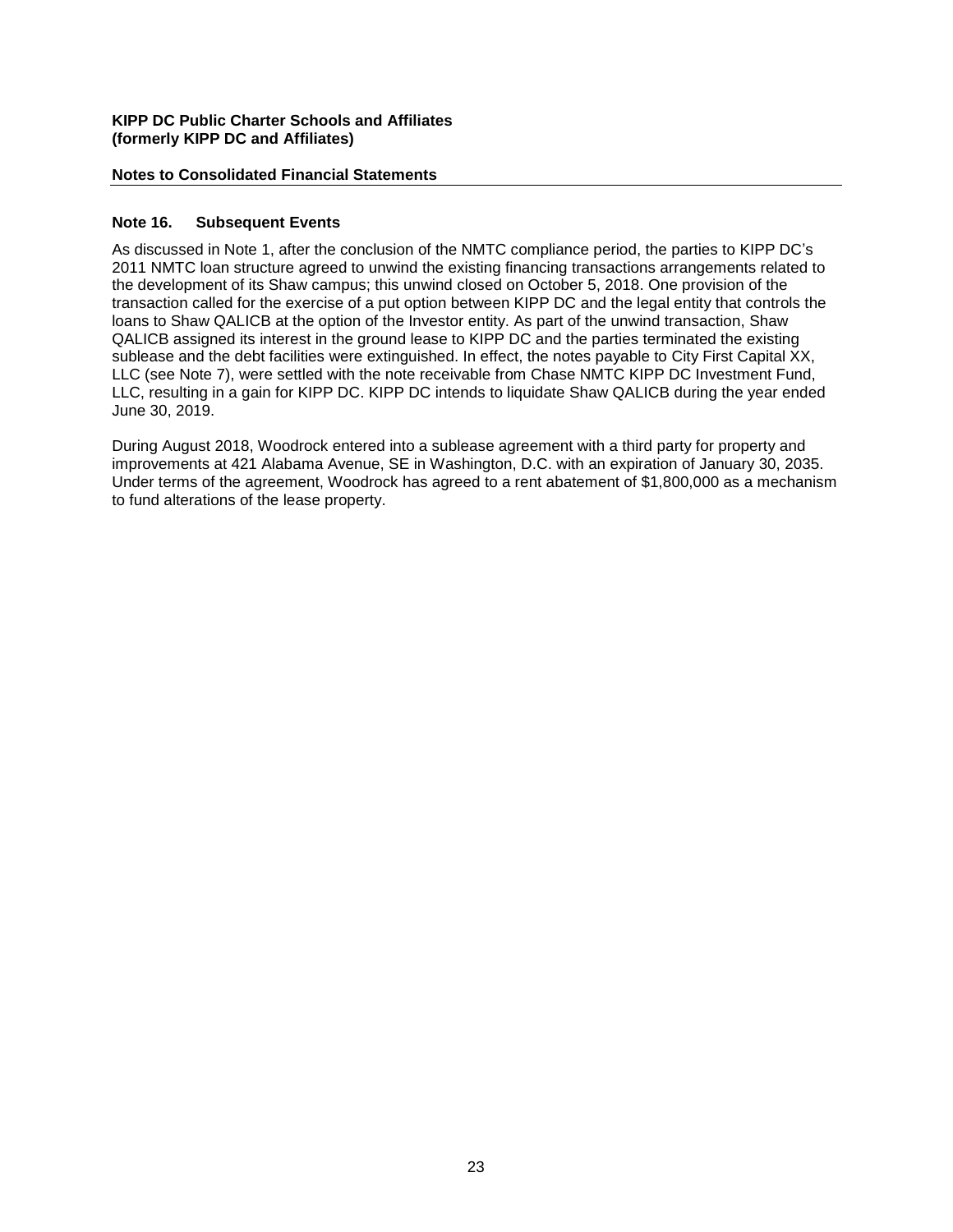

**RSM US LLP** 

#### **Independent Auditor's Report on the Supplementary Information**

To the Board of Directors KIPP DC Public Charter Schools

We have audited the consolidated financial statements of KIPP DC Public Charter Schools and Affiliates (formerly KIPP DC and Affiliates) (KIPP DC) as of and for the year ended June 30, 2018, and have issued our report thereon, which contains an unmodified opinion on those consolidated financial statements. See pages 1 and 2. Our audit was conducted for the purpose of forming an opinion on the consolidated financial statements as a whole.

The consolidating information is presented for purposes of additional analysis rather than to present the financial position and results of activities of the individual entities and is not a required part of the consolidated financial statements. Such information is the responsibility of management and was derived from and relates directly to the underlying accounting and other records used to prepare the consolidated financial statements. The consolidating information has been subjected to the auditing procedures applied in the audit of the consolidated financial statements and certain additional procedures, including comparing and reconciling such information directly to the underlying accounting and other records used to prepare the consolidated financial statements or to the consolidated financial statements themselves, and other additional procedures in accordance with auditing standards generally accepted in the United States of America. In our opinion, the information is fairly stated in all material respects in relation to the consolidated financial statements as a whole.

RSM US LLP

Washington D.C. October 25, 2018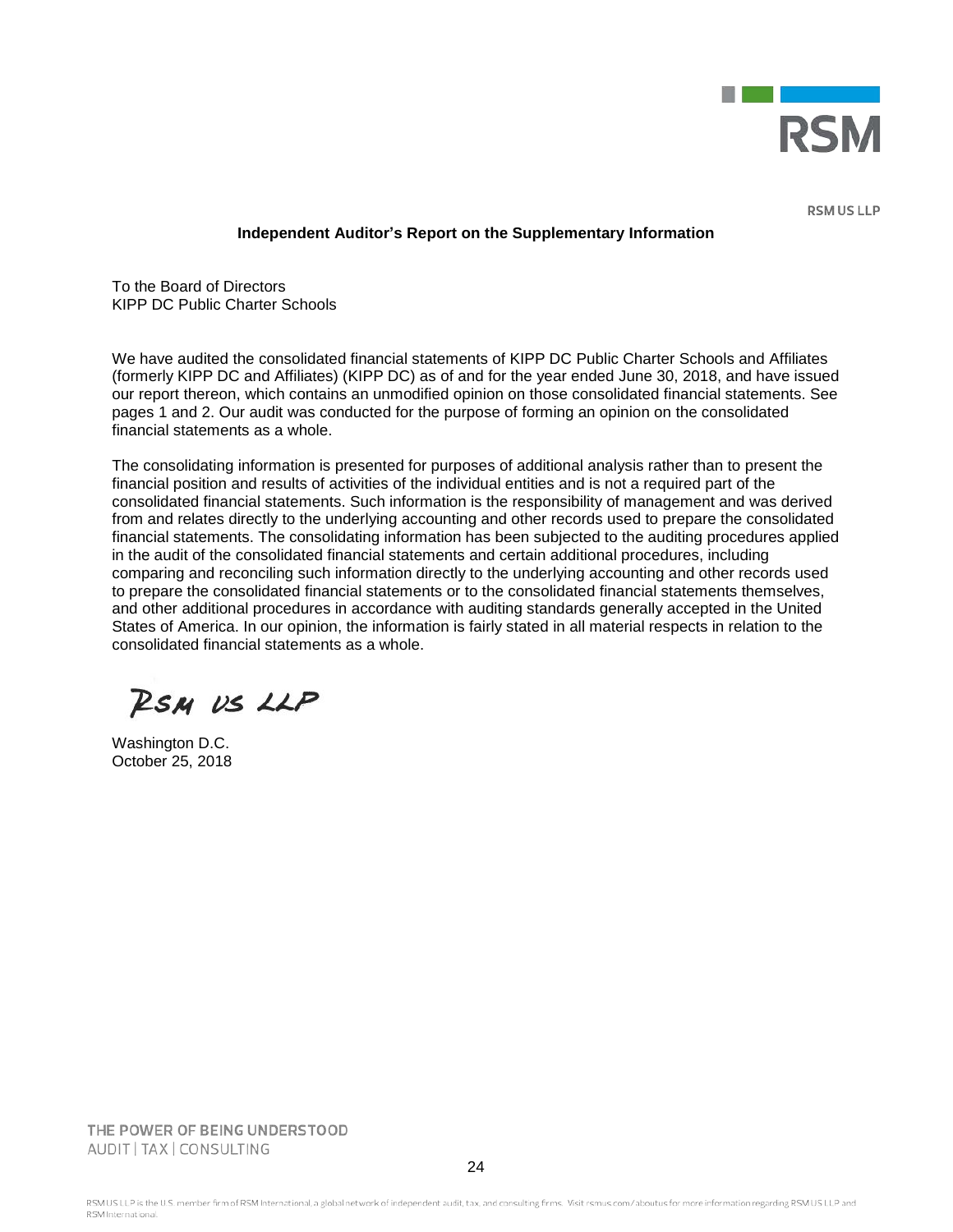# **Consolidating Balance Sheet June 30, 2018**

|                                              |                  | $K$ IPP DC $-$ |                   |    |             |
|----------------------------------------------|------------------|----------------|-------------------|----|-------------|
|                                              | KIPP DC/         | Shaw           |                   |    |             |
|                                              | Woodrock         | QALICB, Inc.   | Eliminations      |    | Total       |
| <b>Assets</b>                                |                  |                |                   |    |             |
| Current assets:                              |                  |                |                   |    |             |
| Cash and cash equivalents                    | \$<br>63,123,446 | \$<br>37,465   | \$                | \$ | 63,160,911  |
| Investments                                  | 47,057,614       |                |                   |    | 47,057,614  |
| Receivables, net                             | 2,990,583        |                | (19,200)          |    | 2,971,383   |
| Prepaid expenses                             | 1,809,456        | 5,625          | (25, 477)         |    | 1,789,604   |
| Promises to give, net                        | 200,711          |                |                   |    | 200,711     |
| <b>Total current assets</b>                  | 115,181,810      | 43,090         | (44, 677)         |    | 115,180,223 |
| Promises to give,                            |                  |                |                   |    |             |
| net of discount and current portion          | 759,156          |                |                   |    | 759,156     |
| Restricted cash                              | 363,628          | 27,073         |                   |    | 390,701     |
| Restricted investments                       | 16,574,866       |                |                   |    | 16,574,866  |
| Deferred rental income                       | 7,494            | 5,630,287      | (5,630,287)       |    | 7,494       |
| Note receivable, net of current portion      | 17,705,702       |                |                   |    | 17,705,702  |
| Property and equipment, net                  | 159,483,169      | 18,473,331     |                   |    | 177,956,500 |
| Deposits                                     | 225,925          |                |                   |    | 225,925     |
|                                              | 195,119,940      | 24,130,691     | (5,630,287)       |    | 213,620,344 |
|                                              | 310,301,750      | \$24,173,781   | \$<br>(5,674,964) | \$ | 328,800,567 |
| <b>Liabilities and Net Assets</b>            |                  |                |                   |    |             |
| <b>Current liabilities:</b>                  |                  |                |                   |    |             |
| Accounts payable and accrued expenses        | \$<br>7,307,445  | \$<br>19,200   | \$<br>(19,200)    | \$ | 7,307,445   |
| Current portion of capital lease obligations | 96,000           |                |                   |    | 96,000      |
| Current portion of notes payable             | 955,000          | 608,901        |                   |    | 1,563,901   |
| Deferred revenue                             |                  | 25,477         | (25, 477)         |    |             |
| <b>Total current liabilities</b>             | 8,358,445        | 653,578        | (44, 677)         |    | 8,967,346   |
| Deferred rent                                | 9,526,658        | 481,500        | (5,630,287)       |    | 4,377,871   |
| Capital lease obligations, net               |                  |                |                   |    |             |
| of current portion                           | 1,340,271        |                |                   |    | 1,340,271   |
| Notes payable, net of discount,              |                  |                |                   |    |             |
| current portion, and issuance costs          | 158,166,933      | 22,569,832     |                   |    | 180,736,765 |
|                                              | 177,392,307      | 23,704,910     | (5,674,964)       |    | 195,422,253 |
| Net assets:                                  |                  |                |                   |    |             |
| Unrestricted                                 | 123,531,489      | 468,871        |                   |    | 124,000,360 |
| Temporarily restricted                       | 9,377,954        |                |                   |    | 9,377,954   |
|                                              | 132,909,443      | 468,871        | -                 |    | 133,378,314 |
|                                              |                  |                |                   |    |             |
|                                              | \$310,301,750    | \$24,173,781   | \$<br>(5,674,964) | S. | 328,800,567 |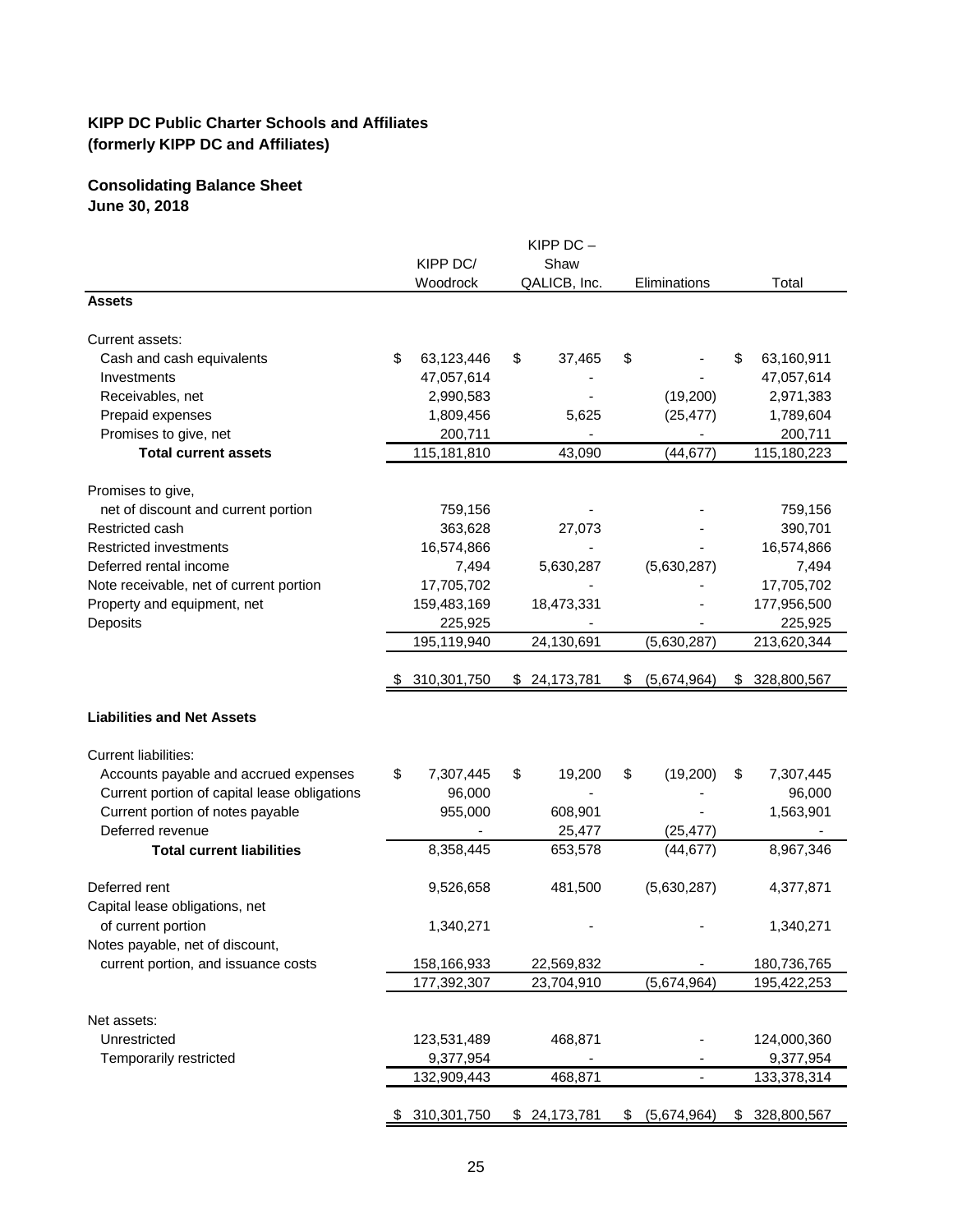## **Consolidating Statement of Activities Year Ended June 30, 2018**

|                                          |                   | KIPP DC-      |               |                   |
|------------------------------------------|-------------------|---------------|---------------|-------------------|
|                                          | KIPP DC/          | Shaw          |               |                   |
|                                          | Woodrock          | QALICB, Inc.  | Eliminations  | Total             |
| Support and revenue:                     |                   |               |               |                   |
| Pupil allocation                         | \$<br>117,830,732 | \$            | \$            | \$<br>117,830,732 |
| Contributions, grants and events         | 4,773,867         |               |               | 4,773,867         |
| Federal awards                           | 11,239,849        |               |               | 11,239,849        |
| Investment income                        | 1,327,758         |               |               | 1,327,758         |
| Interest income                          | 214,239           | 192           |               | 214,431           |
| Sublease rental income                   | 504,855           | 1,101,244     | (1, 101, 244) | 504,855           |
| Unrealized gain on interest rate swaps   | 553,731           |               |               | 553,731           |
| Other                                    | 690,864           |               |               | 690,864           |
| <b>Total support and revenue</b>         | 137, 135, 895     | 1,101,436     | (1, 101, 244) | 137,136,087       |
| Expenses:                                |                   |               |               |                   |
| Program                                  | 113,785,174       | 1,104,901     | (1, 101, 244) | 113,788,831       |
| General and administrative               | 14,000,630        | 358           |               | 14,000,988        |
| Fundraising                              | 972,644           |               |               | 972,644           |
| <b>Total expenses</b>                    | 128,758,448       | 1,105,259     | (1, 101, 244) | 128,762,463       |
| Change in net assets before other losses | 8,377,447         | (3,823)       |               | 8,373,624         |
| Other losses:                            |                   |               |               |                   |
| Loss on debt extinguishment              | (13, 336, 389)    |               |               | (13, 336, 389)    |
| Change in net assets after other losses  | (4,958,942)       | (3,823)       |               | (4,962,765)       |
| Net assets:                              |                   |               |               |                   |
| Beginning                                | 137,868,385       | 472,694       |               | 138,341,079       |
| Ending                                   | \$<br>132,909,443 | \$<br>468,871 | \$            | \$<br>133,378,314 |